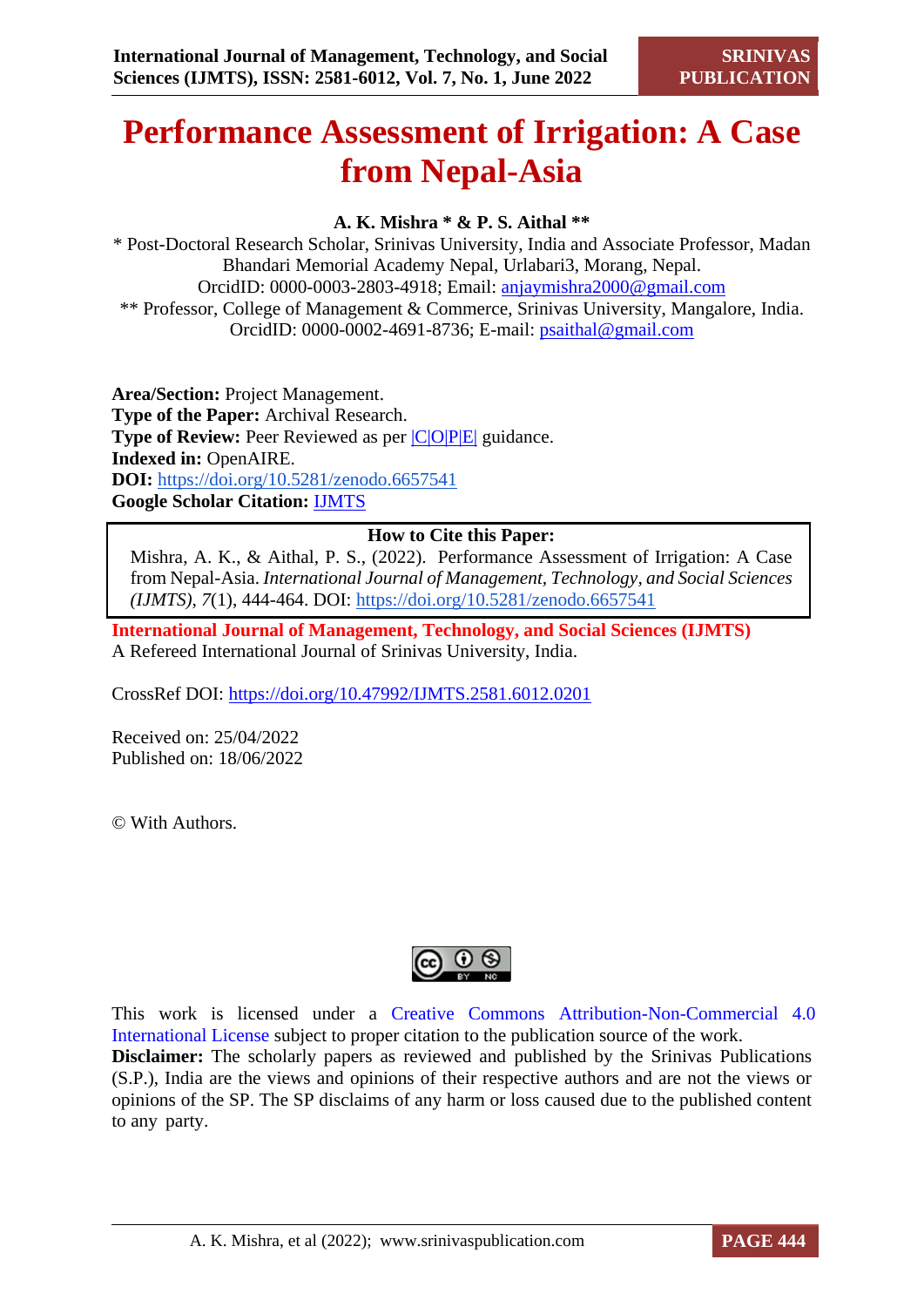## **Performance Assessment of Irrigation: A Case from Nepal-Asia**

## **A. K. Mishra \* & P. S. Aithal \*\***

\* Post-Doctoral Research Scholar, Srinivas University, India and Associate Professor, Madan Bhandari Memorial Academy Nepal, Urlabari3, Morang, Nepal. OrcidID: 0000-0003-2803-4918; Email: [anjaymishra2000@gmail.com](mailto:anjaymishra2000@gmail.com) \*\* Professor, College of Management & Commerce, Srinivas University, Mangalore, India. OrcidID: 0000-0002-4691-8736; E-mail: [psaithal@gmail.com](mailto:psaithal@gmail.com)

## **ABSTRACT**

**Purpose:** *The overall objective of the research was to conduct the performance assessment of Lipe Khola Baseri Irrigation Sub Project of Okhaldhunga district with specific objective to analyze structural performance of physical structure and institutional performance of Water Users' Association through water use activities, structure control activities and organizational activities of the system to examine the effect of Irrigation Project on change in cropping intensity, cropping pattern, crop yield and productivity of project area..* 

**Design/Methodology/Approach:** *To meet the above goals essential and optional information were gathered. Family review, key sources meets, and centered bunch conversation were completed to gather the essential information in the review and optional information were gathered through project-related archives, reports, sites, distributions, and diary articles.* 

**Findings/Result:** *The system had no water right problem. Adequate water was available at the system. Rotational water distribution system was used for equitable water distribution from head to tail. The system was designed for conveying 60 1ps of water throughout the system to irrigate 30 hectare land. The operation and maintenance of the system was done collectively as per the rules and regulation. The decision-making and conflict resolution of WUA was established satisfactory but weak in resource mobilization. Training was fruitful for management of system and needs further training on agricultural advancement. The crop yield of monsoon season remained unchanged while the winter and spring crop yield of the project area has increased by around 10%. The cropping intensity before the project was 163%, which has increased to 173.33% after the project but still it does not meet the target 197%, set by the project.*

*The project construction ensures the sufficient water for irrigation but this does not change the cropping pattern of the farmers. Farmers of the project area are practicing the old method of farming. They use local seeds and grow traditional crops. Involvement of the agricultural institution in project area is essential for achieving the project objectives.*

**Originality/Value:** *This study helps policymakers and local level government to assure construction with compliance of standards. It makes it easier for policymakers to incorporate the development needs without compromising quality through regulatory provision.*

**Paper Type:** *Archival Research*

K**eywords:** Physical structure, Cropping intensity, Cropping pattern, Crop yield, Water users, Water use activities

## **1. INTRODUCTION :**

A developing country like Nepal has a challenge to construct new project and assure its sustainable operation. Being agricultural country irrigation infrastructure is one of most focused and it needs a functional system of irrigation to assure productive agriculture. In irrigation projects, the operation and maintenance part after handover to the water user's committee are very weak. Sustainability of irrigation project is one of the major problems. So, it should be addressed while planning the irrigation project. The main causes of the failure of the irrigation projects are the lack of proper participation of farmers and other stakeholders during project implementation. Finding the need based project and involving the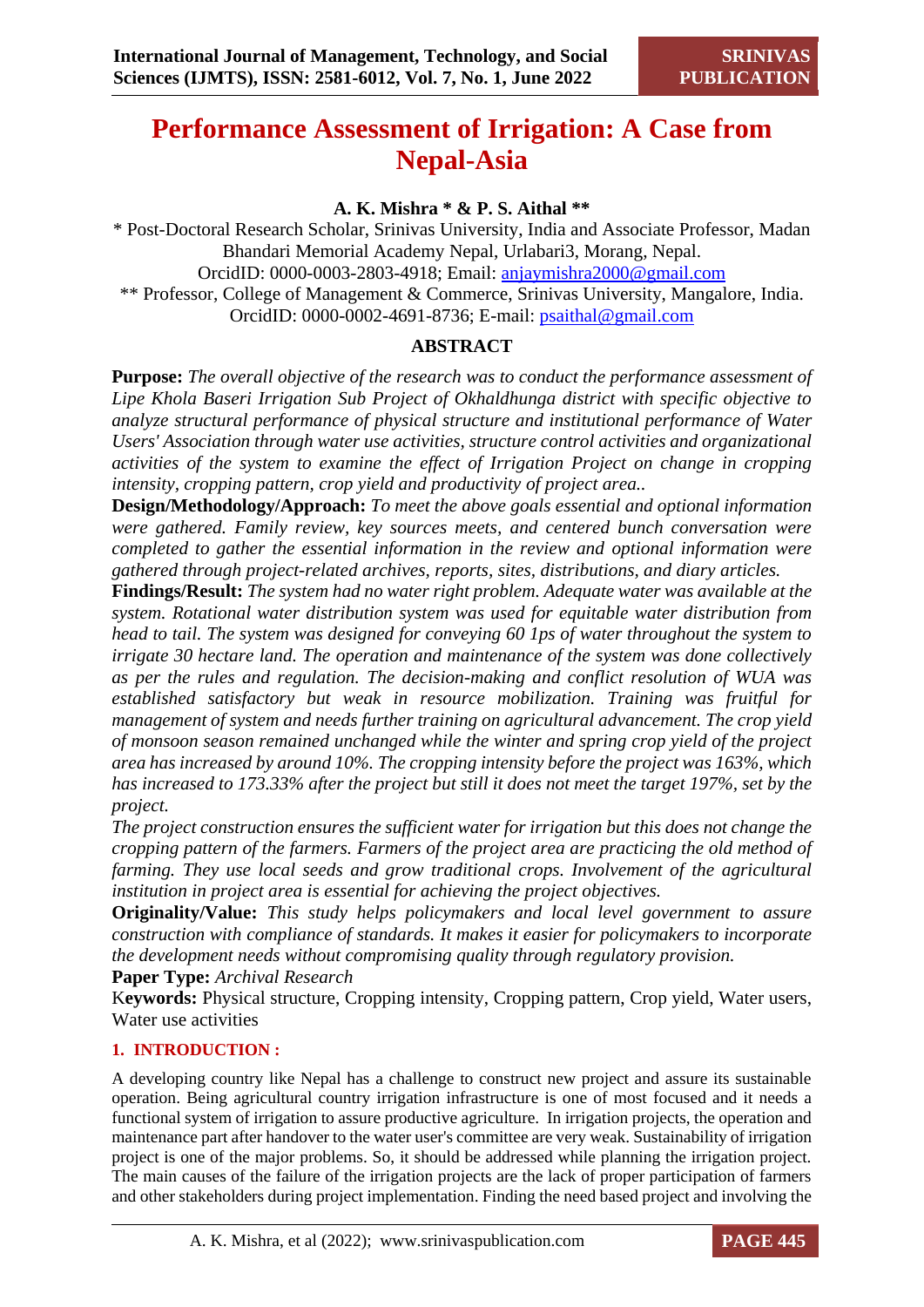farmers from planning of project to the construction of the project makes the project more sustainable. Involvement of farmers in the project development procedure and involving them in decision making during the project planning to project construction improve the farmer's capability to handle the project. This study has been conducted to assess the systematic objective achievement of the project with a case study of Lipe Khola Baseri Irrigation Subproject of Okhaldhunga district.

## **2. PROBLEM STATEMENT :**

Based on a study of Lipe Khola Baseri Irrigation Subproject of Okhaldhunga district the major issue suggested for study were the structural performance of the physical structure and institutional performance of Water Users' Association through water use activities, structure control activities, and organizational activities of the system highlighting the effect of the Irrigation Project on change in cropping intensity, cropping pattern, crop yield, and productivity of project area (Mishra, 2022) [1]. So, this research is attempted to fulfil the gap of the same with same system.

## **3. OBJECTIVES :**

The overall study of the study is to conduct the performance assessment of Lipe Khola Baseri Irrigation Sub Project of Okhaldhunga district with physical structure and institutional performance of Water Users' Association through water use activities, structure control activities and organizational activities of the system along with effect of Irrigation Project on change in cropping intensity, cropping pattern, crop yield and productivity of project area.

#### **4. LITERATURE REVIEW :**

#### **4.1 Performance measures:**

As expressed by Chaponniêre et al. (2012) [2], there is regularly in Irrigation Systems "an exchange of the board liabilities" from legislative foundations "to Water Users Associations and different sorts of associations". It appears to be along these lines consistent that ranchers (water clients) are the chief designated entertainers to assess the exhibition of this sub-framework, since they are the two partners and leaders.

Abernethy (1984) proposed the exhibition measures as: value, consistency, dependability and sturdiness; Chambers (1988) [3] which incorporates usefulness, value and security; Uphoff (1988) which incorporates efficiency, value, amicability, natural supportability and monetary manageability or cost viability; and as indicated by Abernethy (1989) [4] execution measure incorporates efficiency, value, productivity, maintainability and personal satisfaction. Bos (1997) [5] summed up the exhibition markers utilized in the Research Program on Irrigation Performance (RPIP). RPIP evaluates and test around 40 multidisciplinary execution pointers connected with water conveyance, water use productivity, upkeep, supportability of water system, ecological viewpoints, financial and the board.

## **4.2 Participatory Irrigation Management:**

Participation is necessary in any Irrigation project. Irrigation projects are developed to increase the food production. Farmers are the ultimate users of the irrigation system. Without proper participation of farmers, irrigation projects do not success. The unsatisfactory water distribution and inefficient management of the system leads the irrigation project to a failure project.

Participatory water system the executives has been advanced as the push of viable water system the board box including and partner ranchers in arranging, activity and upkeep of water system framework are starting around 1980. The superb target of PIM is commitment, association and strengthening of water client's relationship in water system improvement and the board. In this respects, Government of Nepal has been embraced different lawful arrangements like Water Resource act 2049, Water Resource Regulation 2050, and Irrigation Regulation 2056, Irrigation Policy 2060 which is more overhauled and created Irrigation Policy 2070 for additional bearing of water system advancement and the executives of in Nepal.

Association of IMP in two of the DOI oversaw water system plans, Sirsia Dudhaura and Handetar in 1986-87, was the start of deliberate execution of participatory water system the board program in DOI oversaw water system plans [6 & 7]. Support is characterized as an interaction through which partners impact and offer control of advancement drives and of choices and assets that influence them. Along these lines, investment requires something other than dispersing data and giving ranchers government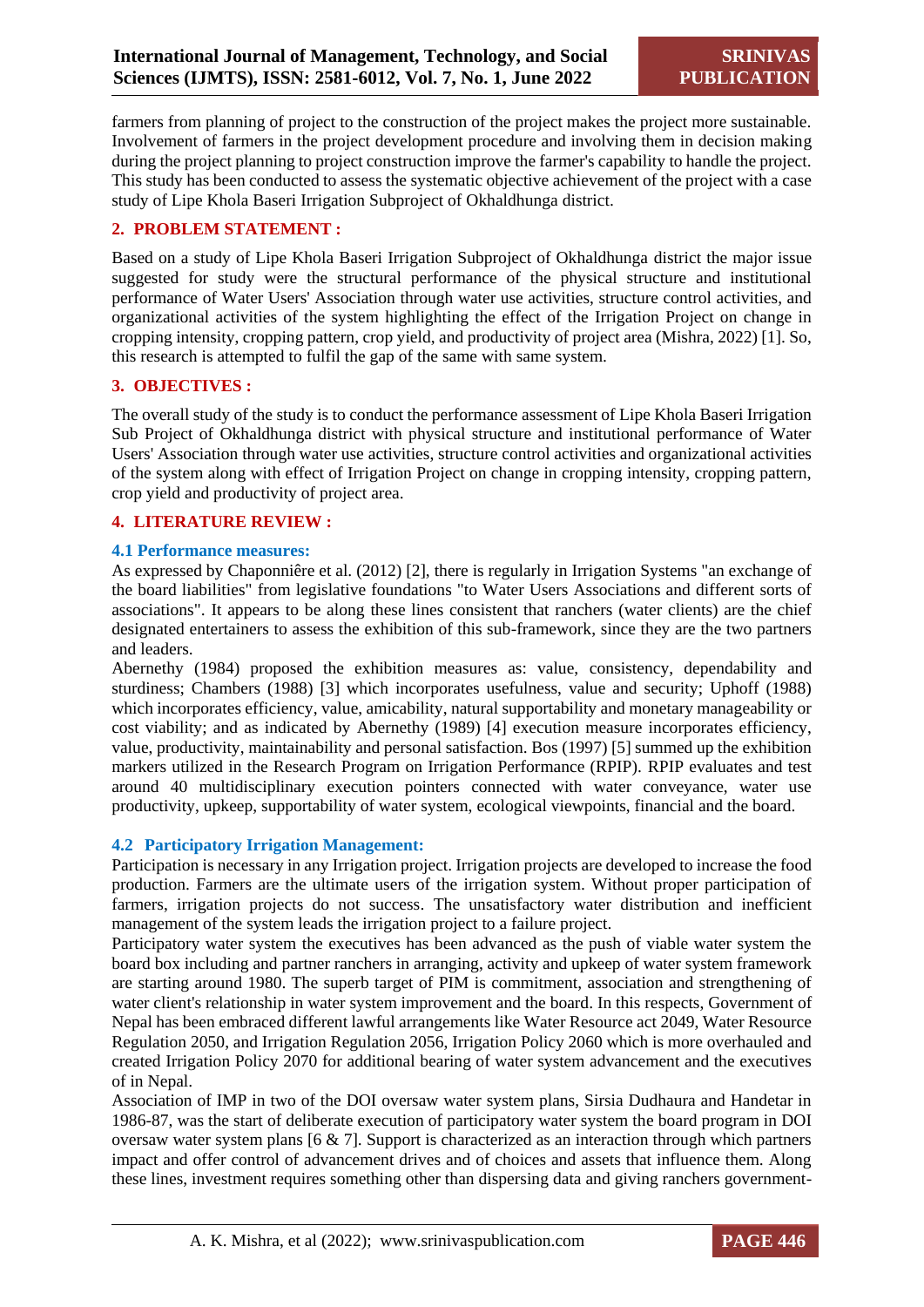determined jobs in projects. Investment in water system the executives includes a bigger job for ranchers, water gatherings, and different partners. It might go from expressing data and impressions during interviews, to completely empowering ranchers to go about as head leaders taking all things together or most task exercises (ADB, 2012) [8].

The major thrust of participatory irrigation management is to be self-sustain WUA. Without self sustain WUA, the achieving goal of participatory irrigation management is not possible. Self sustain is the process and method also to achieve the target and objective of the Participatory irrigation management. Self-regulating, self-controlling, self-governing, self-financing, self-supporting and self-mobilizing are the core principle self sustained WUA which are the important and essential ground of participatory irrigation management.

Participation in irrigation aims at shifting of primary management responsibility to the water users with contraction of government's role and corresponding increase in the role of the water users (Sharma and Shukla, 1997) [6 & 7].

#### **4.3 Design Principle for Sustainable Management:**

Elinor Ostrom  $\overline{9}$ , 10, 11 &12] has developed the eight design principles for common resource management sector. It can be related with the self-sustainability of WUAs as follow.

- Clearly defined boundaries (members, water right and responsibility of the WUA members and officers are to be clearly defined in the WUA by laws
- Each members benefit and contribution must be even
- Monitoring and accountability is another mechanism for making WUA self-sustain. Provision of monitoring of WUA activities in the regular basis shall be established in the WUA institution and every performed activity are to be regularly monitored by certain body of WUA.
- Violators of rules have to receive gradual penalties
- Conflict resolution mechanism
- Autonomy to devise their own organization and rules
- Rules can be modified by the collective decision of members
- Decentralization of functions and decisions within the organization

Structures for controlling water (design, construction, operation and maintenance). Second type is water use activities which is focused directly on water (acquisition, allocation, distribution, drainage) and last type is organizational activities which focuses on organization which manages the water and structures (decision making, resource mobilization, communication and conflict management), where each one has four components as shown in figure. However, not all activities are equally important in each environment and the irrigation management institutions will reflect the relative importance el activities in a particular location.



**Fig. 1:** Matrix of Irrigation Management Activities (Uphoff, 1986) [3 & 4]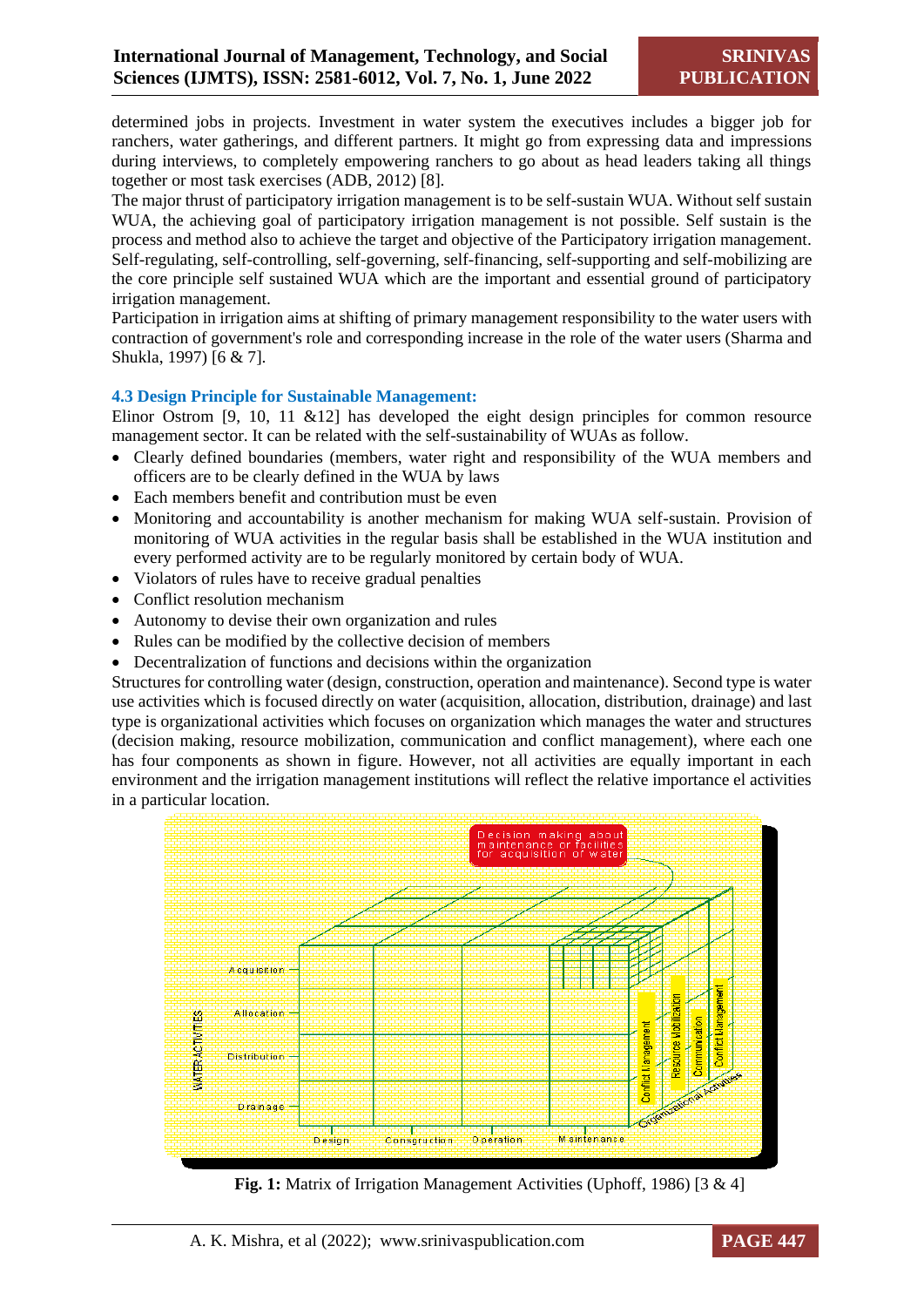For, the productivity augmenting effect of irrigation is determined by various factors, such as a change in land use, intensity of cropping, efficiency in the use of fertilizers and nutrients, quality of irrigation (quantum, assurance and timeliness in supply), agro-climatic conditions, the pattern of rainfall and its distribution, bio-chemical technology, seed varieties, chemicals and other inputs.

Changes in the crop pattern needed to be adopted in order to enhance the productivity of irrigation [13, 14 & 15]. The well-endowed green revolution areas (in terms of good soils and assured irrigation) have experienced tremendous decline in poverty levels owing to consistent agricultural growth. The elasticity of cropping intensity in respect of irrigation has been around 0.3 and of land productivity with regard to irrigation has been above 0.5 (FAO, 1993).

The first year of impact assessment of Sirsia Dudhaura Irrigation System done by East Consult in 1989 indicated yield increment of monsoon paddy from 2220 kg/ha and that of wheat from 1170kg/ha to 1650 kg/ha (Sharma and Shukla, 1997) [6 ]. Rice yield increased by 25% in Sinkalama and Mechi, by 44% in Irrigation Sector Project, and by 56`)/0 in Irrigation Line of Credit (ILC) Project [17, 18 & 19]. Sharma et. al (2004) [7] studied the different Irrigation Programs in Nepal and Agricultural impacts of the irrigation Programs are listed in the table 1.

| <b>No. of Scheme</b> |                       | <b>Cropping intensity (%)</b> |                     |
|----------------------|-----------------------|-------------------------------|---------------------|
| <b>evaluated</b>     | <b>Before Project</b> | <b>After Project</b>          | Percentage increase |
| 16                   | NA                    | 230                           |                     |
| 22                   | 198                   | 233                           |                     |
| 34                   | 190                   | 212                           |                     |
| 10                   | 144                   | 208                           | 44                  |
|                      |                       |                               |                     |

|  | Table 1: Agricultural Impacts of the Irrigation Programs |  |  |  |
|--|----------------------------------------------------------|--|--|--|
|--|----------------------------------------------------------|--|--|--|

*Source: [6, 7, 16, 17, 18, 19 & 20].*

The result shows the remarkable positive impacts of irrigation in cropping intensity of the project area.

## **5. METHODOLOGY :**

The research is an Extension research of Mishra, 2022 [1] where Lipe Khola Baseri Irrigation Project was need-based with Proper farmer participation and need to study the performance has been highlighted. so, the method is adopted mostly with slight modifications in focused areas for specific objective requirements.

## **5.1 Study Area:**

The research is continued in Lipe Khola Baseri Irrigarion Sub Project located in Kuntadevi VDC of Okhaldhunga district. To investigate the major objectives, the study employed both quantitative and qualitative research techniques. For the analysis, data were collected well-structured schedules comprising of questions pertaining to important variables which are included in this study. These questions have been framed as the basic objective.



**Fig. 2:** Research Framework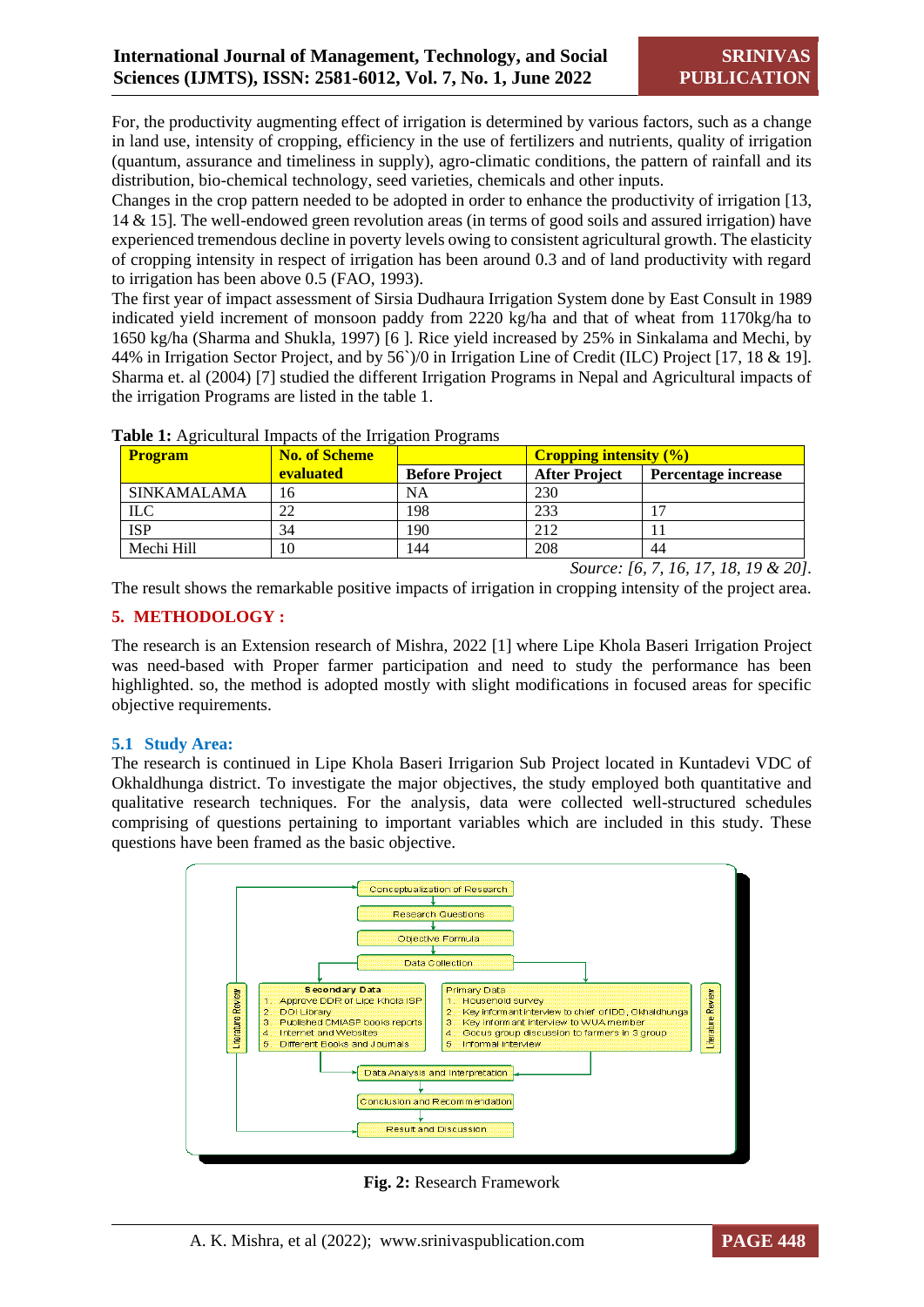The source of the project is Lipe Khola is a perennial source and salient features have been referred in Mishra, 2022 [1].

#### **5.2 Collection of Data:**

## **Primary and secondary data were collected for this study.**

#### **5.2.1 Primary Data Collection:**

#### **Key witness interview:**

Key witnesses' interview to the Division Chief of Irrigation Development Division Okhaldhunga was led for the task the executives system and cycle of ranchers partaking in the various periods of an undertaking. Key witness interview was taken to the director and financier of WUA to know the WUA status, peace promotion, system of activity and upkeep of the venture, and serious issue connected with water system water the executives. Key witness interview was done to the District Agriculture Development Office (DADO), Office.

#### **Focus Group Discussion:**

Focus Group Discussion was directed in three distinct gatherings. Each gathering included six members. The center gathering conversation was arranged toward the rancher's cooperation during the various periods of the task improvement, activity, and support of the framework and change in rural editing design, trimming force, and yield of the venture region.

#### **Poll Survey:**

Out of 59 families, 50 quantities of the family were arbitrarily chosen in this poll review. The poll study incorporated the insight and inclusion of the rancher's interest in various periods of undertaking advancement and water system water the executives. After the poll review, every one of the members were partitioned into three gatherings head client ranchers, center client ranchers, and tail client fanners.

## **5.2.2 Secondary Data Collection:**

Project-related auxiliary information were gathered from IDD, Okhaldhunga. The task report, information about the execution methodology of the undertaking were gathered from the IDD, Okhaldhunga. Information connected with WUA development, review reports, and WUA gatherings were gathered from the WUA workplaces. Different information were gathered from:

- Library Nepal Engineering College and library of Department of Irrigation
- Sub Project Proposal Report (SPPR) of the task, Detail Designed Report (DDR) of the venture from IDD, Okhaldhunga
- DOI/CMIASP paper show, distributions.
- Web/Websites.
- Books and diaries

#### **5.3 Analysis of Data:**

The data acquired from the meetings was arranged and dissected to set up this report. Every one of the arbitrarily chosen respondents were separated into three classifications as head clients, center clients, and tail clients. WUA partitioned the waterway into four portions for successful activity and support. For this concentrate on those ranchers whose land exist in portion one that is separated by the WUA for activity and upkeep is considered as the head client, ranchers having land in section two and fragment three is considered as a center client, and ranchers having land in fragment four is considered as a tail client.

In view of their subjective investigation of all important essential and optional information proposals have been made. The issues connected with the board, issue in investment were dissected by the data acquired from the meetings of IDD, Okhaldhunga Chief, and WUA individuals from the undertaking.

The gathered information was ordered, investigated, deciphered, and introduced in light of the quality and nature of the information. The subjective information was introduced to foster the legitimate grouping while the quantitative information were introduced in tables and figures and rates.

#### **6. RESULTS AND DISCUSSION :**

Management of the irrigation system, Institutional Performance and Physical structure Performance. For the management of the irrigation system, fanners were formed a Lipe Khola Baseri Irrigation Water Users Association. The IDD, Okhaldhunga handover the irrigation system to WUA after completion of the project construction.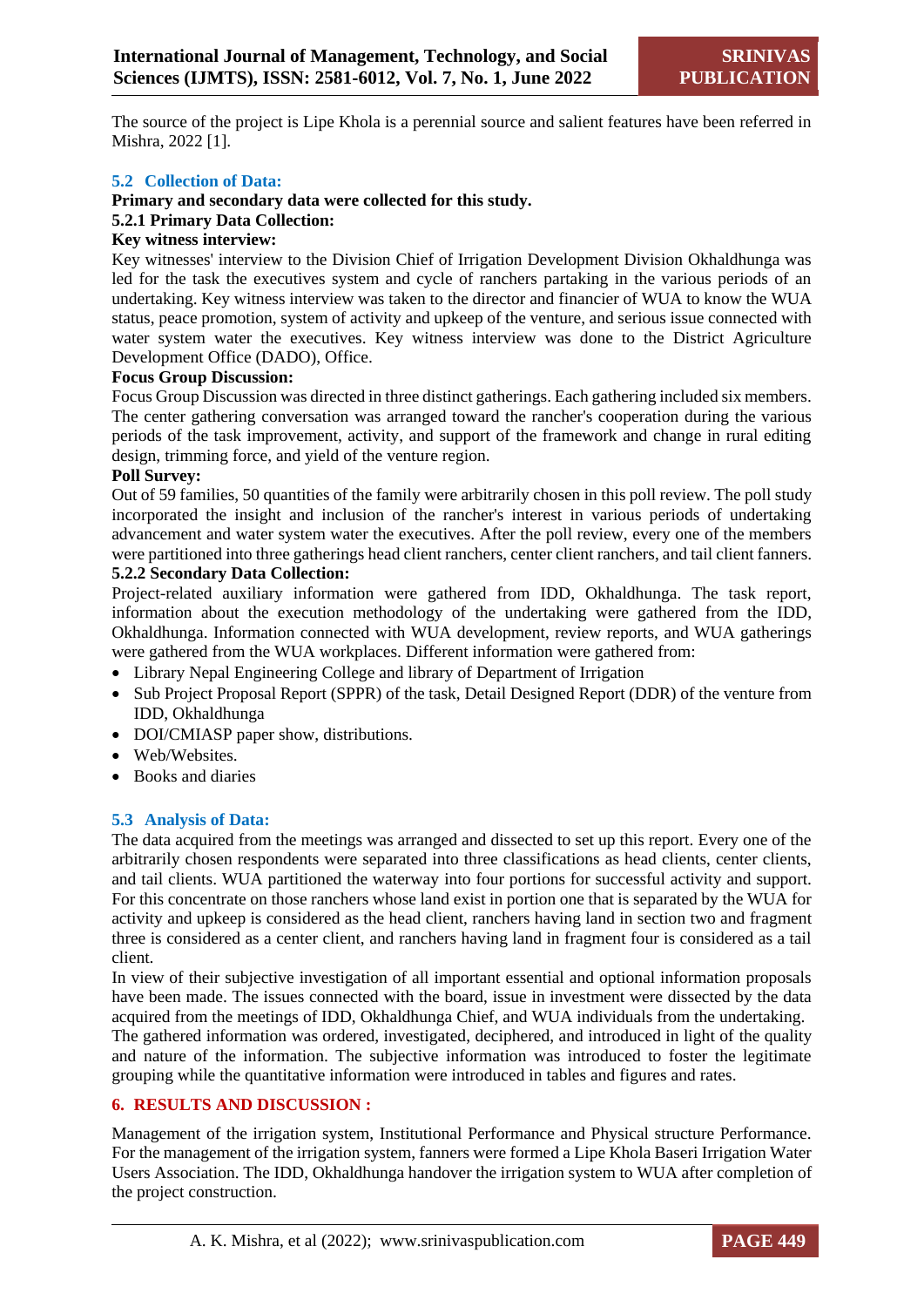#### **6.1 Performance of Physical Structure:**

The schematic diagram of the the Lipe Khola Baseri Irrigation system is shown in figure 3. This shows that the system has one temporary diversion structure at intake. Superpassage was used as the drainage crossing structure at two drain and two number of footbridge was constructed. Total eight number of outlet were constructed for the water control. RCC lining and pipe lining was used at different chainage that is not shown in this schematic. Lining was given priority to reduce the seepage loss in canal. Environmental work was done properly. Gabion retaining wall was constructed for preventing the landslide above and below the canal. Earth cutting was reduced by constructing canal lining above the Random Rubble Masonry wall where the geology was prone to landslide. Pipe was proposed where earth mass was constantly moving.



**Fig. 3:** Schematic Diagram of the Lipe Khola Baseri ISP

## **(A) Status of Physical Infrastructure:**

According to key informant interview, the headwork was washed out by the flood of 2015. There was no gravel trap and the canal at the intake site was filled by the silt and sand. This reduces the water carrying capacity of the canal. The quality construction of the canal system had been prioritized so the canal lining, was working properly. But no regular maintenance observed during the site visit. Canal lining was covered with silt and mud.

During the construction of the project, there was no provision of construction of branch canal. Some outlet were constructed at the local kholsi so that the water from outlet flowed through that kholsi and farmers trap the water from kholsi and diverted the water to the farm land by making earthen canal. This leads to the water loss due to seepage. Unauthorized canal outlet was strictly prohibited. All the outlets were functioning well. The earthen canal section was covered by the mud.

## **6.1.1 Institutional Performances:**

#### **A. WUA Structures:**

WUA of this sub project was organized and registered Irrigational Development Division (IDD) Okhaldhunga district on March 14 2009 A.D. WUA was organized for the application of farmers request form in Irrigation Development Division, Okhaldhunga. There was 11 members in the WUA committee including four numbers (36.36%) of women participation and one member from Dalit. It is above the 33% of women participation in WUA executive committee. The organizational structure of the Water Users' Association is shown in Figure 4.

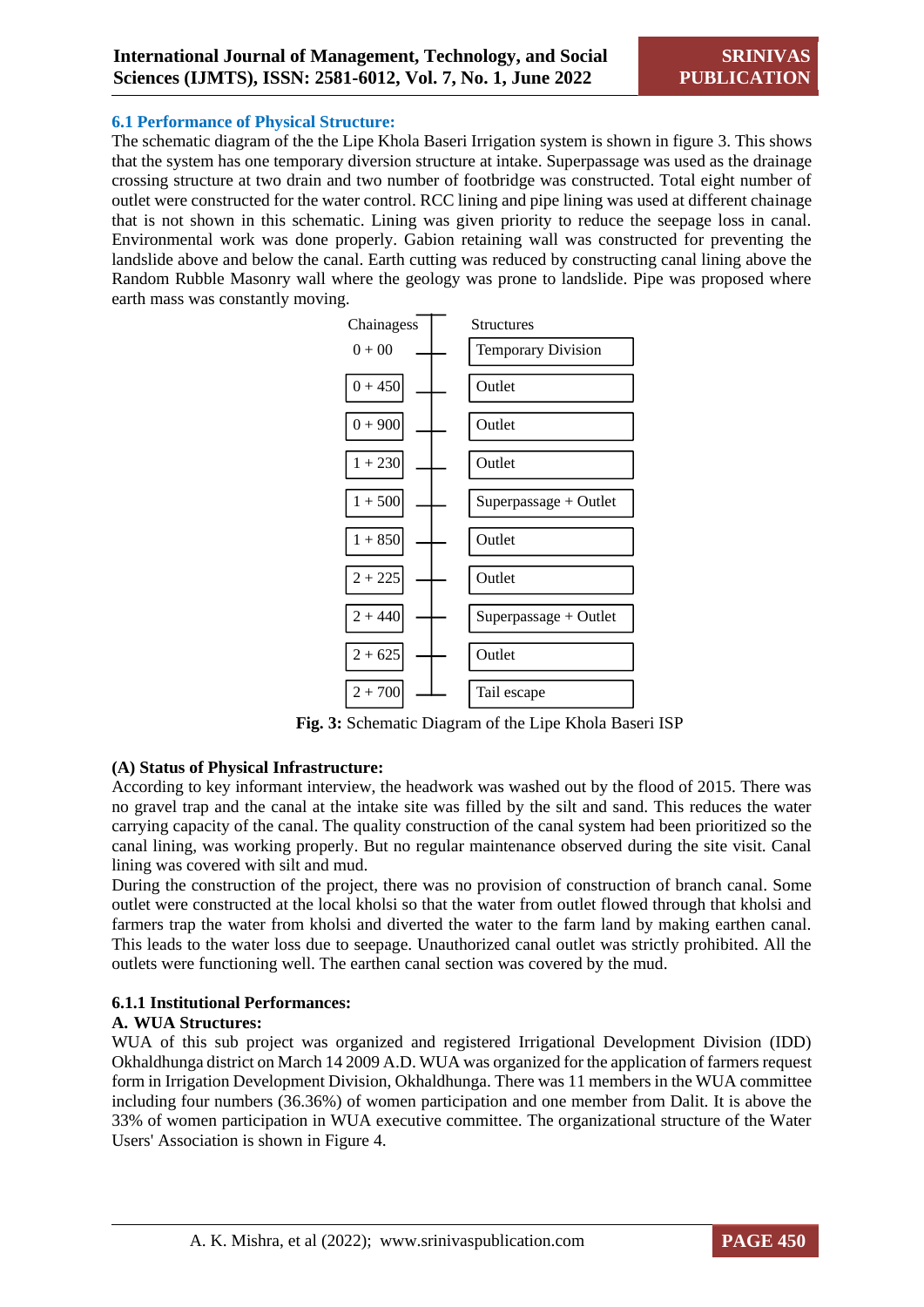| General Assembly       |                                                                 |
|------------------------|-----------------------------------------------------------------|
| Chairperson            |                                                                 |
| Vice Chairperson       | O & M Sub Comittee                                              |
| Secretary<br>Treasurer | Cimittee-3<br>Cimittee-2<br>Cimittee-4<br>Members<br>Cimittee-1 |

**Fig. 4:** WUA Organizational Structure

WUA committee formed another Operation and Maintenance subcommittee for the mobilization of the resource during the canal Operation and Maintenance. The Structure of operation and maintenance subcommittee is as shown in figure 5.



**Fig. 5:** Operation and Maintenance Sub Committee Structure

## **B. Objective and Functions of the Organization:**

The main function of the WUA committee is canal operation and maintenance to ensure reliable irrigation water in agricultural field to increase the agricultural productivity.

The objectives and functions of the organization are:

- Construction, operation, repair maintenance and management of irrigation and drainage system.
- Resource collection and mobilization from different sources for operation and maintenance of the canal.
- Making water distribution schedule on reliable and equitable basis.
- Making rules and regulation for water distributions.
- Coordinating with other supporting agencies.
- Resolution of local disputes amongst members and between members and non-members.
- Maintaining the administrative and accounting records.
- Coordinate among the fainters and Water Users' Association regarding to irrigation issues.
- Disseminate the decision and other information to the farmers.

From the focus group discussion and key informant interview, it was found that the WUA was working satisfactorily in fulfilling the objectives of the organization. It was found out that the WUA had formed four group of operation and maintenance group to manage the operation and maintenance properly. WUA was able to repair the temporary structure and unable to repair and construct the permanent

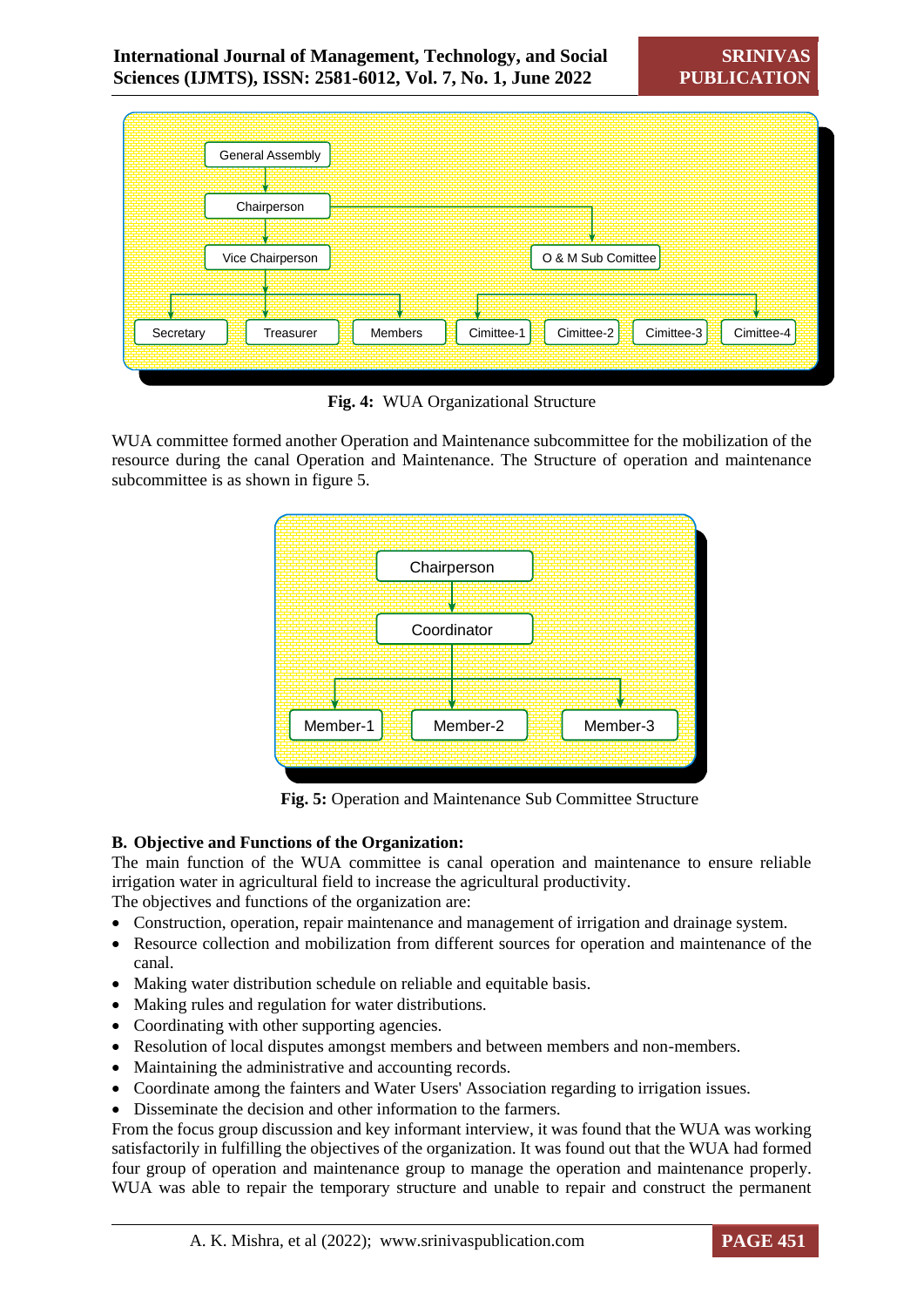structure of the system due to the financial weakness. Decision-making. Information-dissemination, coordination, and resolution of dispute of WUA was found satisfactory. Financial resource collection was found weak. Administrative management was found weak. WUA had taken a house for the office use but the documents were kept in individual WUA member's house not in office.

## **6.1.2 Performance on Water Use Activities:**

#### **A. Water Acquisition and Allocation:**

Lipe Khola is the source of water of the Lipe Khola Baseri Kulo Irrigation Sub project. Lipe Khola is the perennial spring source. According to households survey, key informant interview with the WUA members and focus group discussion with the farmers, it was revealed that the system has no major problem of water acquisition and water right to use the source of water. Allocation of water for this system is primarily for irrigation use. In households survey 100 % said that there was no water right problems.

#### **B. Water Distribution:**

Water distribution among farmers is being carried out on rotation basis. According to focused group discussion, it was found that the irrigation is rotated after 36 hours. WUA divided the whole command area within four segment and at a time one segment was irrigated. According to WUA member, Wa' Segment had included around 6.5 ha. Land, 'Kha' segment had included 8-hector land, `ga' segement had included 7.5 ha and `gha' segment had covered around 8 ha land. Each segment irrigate the agriculture land for 9 hour and after 9 hour, next segment of the land is irrigated. The water was used by this system during the peak season of water need. Tail reach of the canal gets sufficient water. WUA committee meetings decide how to distribute the water and the decision communicate through the subcommittee. WUA strictly prohibited the unauthorized outlet in the canal. Unauthorized outlet will fine NRs. 500.00 at first time and for repetition of same, committee meetings finalized the type of penalty. The losses problem of canal reduced after project completion so there was no scarcity of water. 90% water available in monsoon season, 85% in winter and 80 % available in spring season.

From the focus group discussion, it was found that the problem of seepage and standby of farmers at the canal for emergency repair and maintenance had been solved after the project construction.

#### **i. Basis for Water Distribution:**

Table 2 shows the respondent's results about the basis for water distribution. From household survey on basis of water distribution, 86% (43 Nos.) used irrigation water in land on need basis, 10% (5 Nos.) based on farm size and 4% (2 Nos.) on the basis of time limit (scheduling). Household survey was done on whether all the farmers get water on equitable basis or not, 82% (41 Nos.) said that they get water on equitable basis and 18 % (9 Nos.) said that they did not get water on equitable basis. Farmers were using the water on need basis during the monsoon season when excess water is available and they used rotational system on other season.

| irrigation land? | How do you distribute irrigation water to the | Head<br><b>Users</b> | <b>Middle</b><br><b>Users</b> | <b>Tail Users</b><br>$N = 14$ | Total<br><b>Respondents</b> | <b>Percent</b> |
|------------------|-----------------------------------------------|----------------------|-------------------------------|-------------------------------|-----------------------------|----------------|
|                  |                                               | $N=16$               | $N = 20$                      |                               |                             |                |
|                  | On Need Basis                                 | 13                   | 17.00                         | 13.00                         | 43                          | 86.00          |
| Respondents      | On the basis of farm size                     | 3                    | 2.00                          | 0.00                          | 5                           | 10             |
|                  | Time limit (Scheduling)                       | $\Omega$             | 1.00                          | 1.00                          | $\overline{2}$              | 4              |
|                  | Others, Specify                               | $\Omega$             | 0.00                          | 0.00                          | $\mathbf{0}$                | $\Omega$       |
|                  | Total                                         | 16                   | 20.00                         | 14.00                         | 50                          | 100.00         |
|                  | Do the farmers of head reach, middle reach    | Head                 | Middle                        | Tail Users                    | Total                       | Percent        |
|                  | and the tail reach of the canal get water     | <b>Users</b>         | Users N                       | $N = 14$                      | Respondents                 |                |
| equitable basis? |                                               | $N=16$               | $= 20$                        |                               |                             |                |
|                  | Yes                                           | 16                   | 16                            | 9                             | 41                          | 82.00          |
| Respond          | N <sub>0</sub>                                | $\Omega$             | 4                             | 5                             | 9                           | 18.00          |
| ents             | Total                                         | 16                   | 20                            | 14                            | 50                          | 100.00         |

#### **Table 2:** Basis of water distribution

As per the Operational Procedure Manual (OPM) of CMIASP, for improving the water distribution, WUA has to establish the rules and regulations on water distribution and to implement as per the rules. Breaching of the rules should be punished.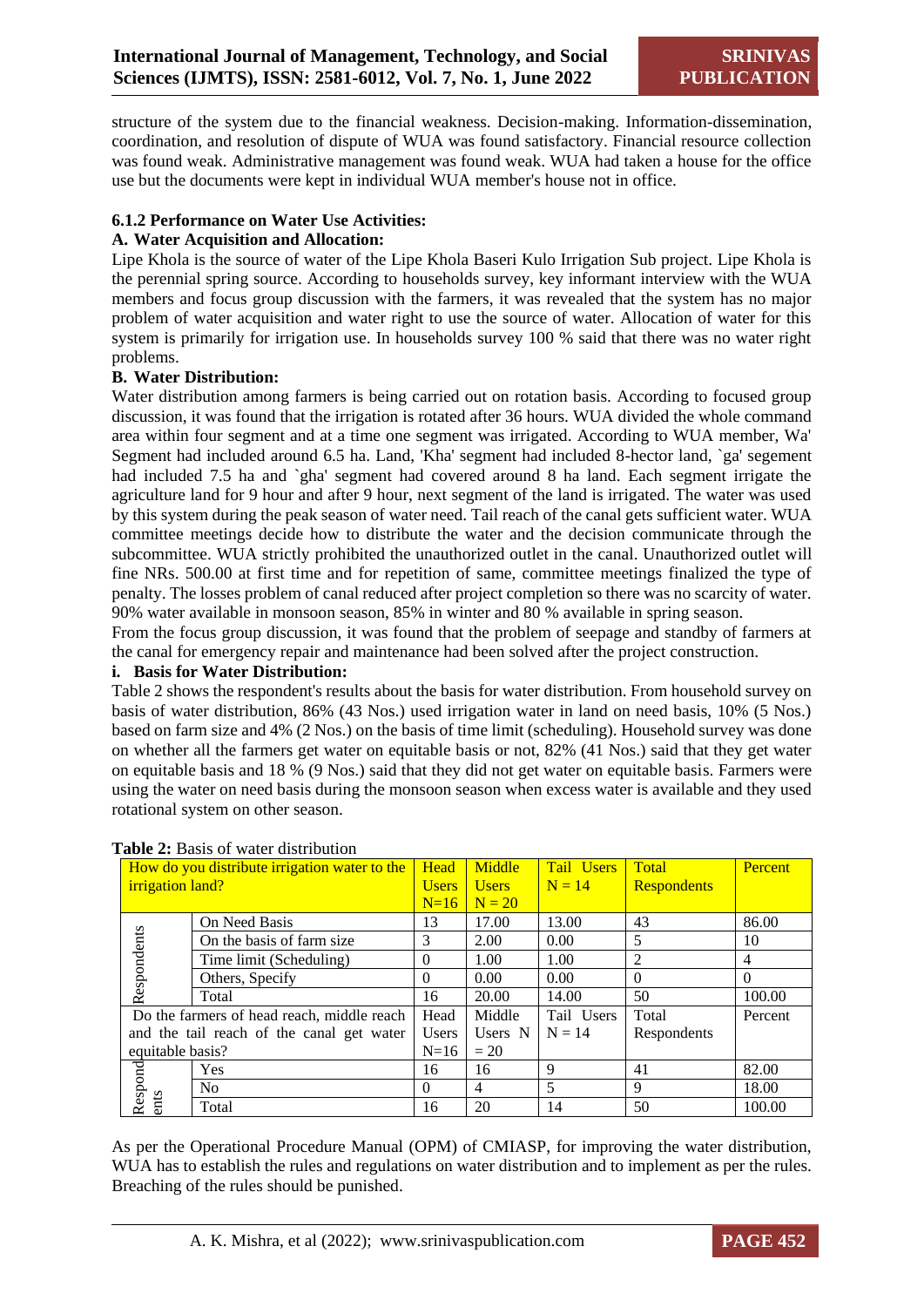#### **ii. Water adequacy:**

In this heading, for the irrigation adequate water available or not in the irrigation system at different locations of the canal and different seasons is studied. Respondents were asked the questions for their views on water adequacy. For the enough water available or not. 78% (39 Nos.) said they had enough water for irrigation while 22 % (11 Nos.) said no. The reasons for the insufficient water out of 11, 45.55% (5 Nos.) said due to water theft, 27.27% (3 Nos.) said seepage loss and 27.27 % (3 Nos.) said poor coordination of water distribution. The result of the response on the water adequacy is shown in table 3.

|                                            | Do you get enough water for irrigation? | <b>Head Users</b><br>$N=16$ | <b>Middle</b><br><b>Users</b> N<br>$= 20$ | <b>Tail</b><br><b>Users</b><br>$N = 14$ | <b>Total</b><br><b>Respondents</b> | <b>Percent</b> |
|--------------------------------------------|-----------------------------------------|-----------------------------|-------------------------------------------|-----------------------------------------|------------------------------------|----------------|
|                                            | Yes                                     | 16                          | 16                                        | 9                                       | 41                                 | 82.00          |
| Respond                                    | No.                                     | $\Omega$                    | 4                                         | 5                                       | 9                                  | 18.00          |
| ents                                       | Total                                   | 16                          | 20                                        | 14                                      | 50                                 | 100.00         |
| Do you don't get enough water what are the |                                         | $N=0$                       | $N=6$                                     | $N=5$                                   | $Total = 11$                       | Percent        |
| reason?                                    |                                         |                             |                                           |                                         |                                    |                |
| Respondents                                | Yes                                     | 0                           | 0.00                                      | 0.00                                    | $\Omega$ .                         |                |
|                                            | Seepage loss                            | 0                           | 1.00                                      | 2.00                                    | 3                                  | 27.27          |
|                                            | Poor coordination of water              | $\Omega$                    | 2.00                                      | 1.00                                    | 3                                  | 27.27          |
|                                            | distribution                            |                             |                                           |                                         |                                    |                |
|                                            | Water theft                             | $\Omega$                    | 2.00                                      | 3.00                                    | 5                                  | 45.46          |
|                                            | Total                                   | 0                           | 5.00                                      | 6.00                                    | 11                                 | 100.00         |

#### **Table 3:** Adequacy of water and causes of inadequacy

For the water adequacy at different location\_ 100% (50 Nos.) respondents responded that at the head reach the water is excess. At middle reach, 24% (12 Nos.) said excess, 64% (32 Nos.) said adequate and 12 % (6 Nos.) said inadequate. At tail reach, 14% (7 Nos.) said excess, 54% (27 Nos.) said adequate and 32% (16 Nos.) said inadequate (table 4).

|                 | <b>Water adequacy at head reach</b> | $\overline{\phantom{a}}$ Head N =16 | <b>Middle N=20</b> | Tail $N=14$ | <b>Total</b> | <b>Percent</b> |
|-----------------|-------------------------------------|-------------------------------------|--------------------|-------------|--------------|----------------|
|                 | Excess                              | 16                                  | 20                 | 14          | 50           | 100.00         |
|                 | Adequate                            | $\Omega$                            |                    |             |              | 0.00           |
|                 | Inadequate                          | $\Omega$                            |                    |             |              | 0.00           |
| Respondent      | Total                               | 16                                  | 20                 | 14          | 50           | 100.00         |
| Water           | Adequacy at middle                  | Head $N = 16$                       | Middle $N=20$      | Tail $N=14$ | <b>Total</b> | Percent        |
| reach?          |                                     |                                     |                    |             |              |                |
| Respondent      | Excess                              | 3                                   | 4                  | 5           | 12           | 24.00          |
|                 | Adequate                            | 13                                  | 10                 | 9           | 32           | 64.00          |
|                 | Inadequate                          | $\Omega$                            | 6                  | $\Omega$    | 6            | 12.00          |
|                 | Total                               | 16                                  | 20                 | 14          | 50           | 100.00         |
|                 | Water adequacy at tail reach        | Head $N = 16$                       | Middle N=20        | Tail $N=14$ | <b>Total</b> | Percent        |
|                 | Excess                              | 3                                   | 4                  | 3           | 10           | 20.00          |
| Respondent<br>s | Adequate                            | 13                                  | 10                 |             | 30           | 60.00          |
|                 | Inadequate                          | $\Omega$                            | 6                  | 4           | 10           | 20.00          |
|                 | Total                               | 16                                  | 20                 | 14          | 50           | 100.00         |

#### **Table 4:** Water adequacy at different reach of the canal

For the water adequacy in different season, at monsoon, 100% said excess water is available, at winter, 82 % (41 Nos.) said adequate water available and 18% (9 Nos.) said inadequate water available. At spring, 74% (37 Nos.) said that adequate water available and 26% (13 Nos.) said that inadequate water is available.

**Table 5:** Overall response level on water adequacy at different reach

| <b>Water adequacy at</b><br>different reach | <b>Head users</b><br>$N=16$ | <b>Middle Users N=20</b> | <b>Tail Users</b><br>$N=14$ | <b>Overall response</b><br>Level |
|---------------------------------------------|-----------------------------|--------------------------|-----------------------------|----------------------------------|
| Water adequacy at head $\vert$ 3.00         |                             | 3.00                     | 3.00                        | 3.00                             |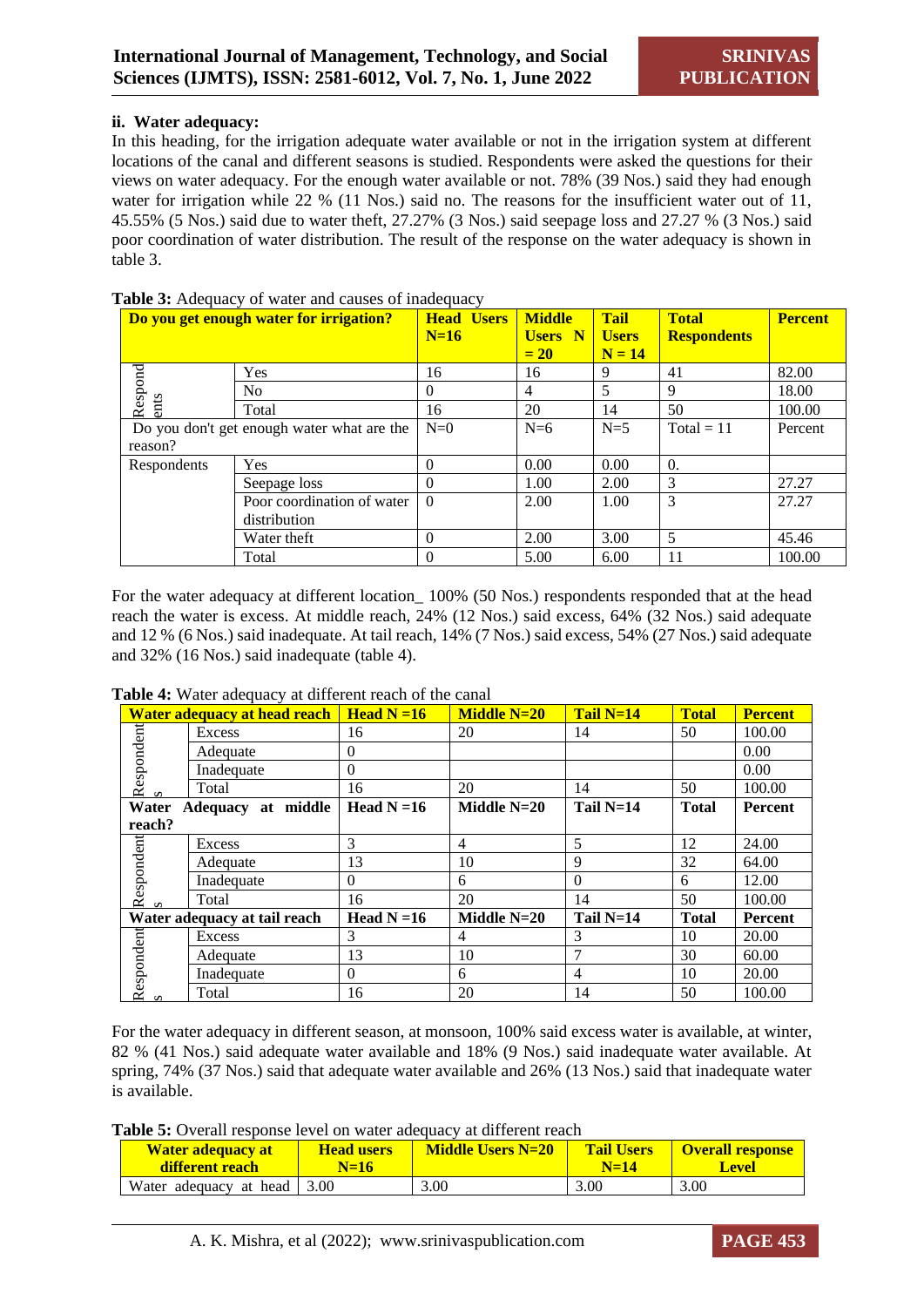**SRINIVAS PUBLICATION**

| reach                                |                 |      |      |
|--------------------------------------|-----------------|------|------|
| Water adequacy at middle 2.19        | 1.9             | 2.36 | 2.15 |
| reach                                |                 |      |      |
| Water adequacy at tail 2.19<br>reach | <sup>1.90</sup> | 1.93 | 2.01 |

For evaluation of water adequacy at different reach of the canal response were given weightage as 3 for excess, 2 for adequate and 1 for inadequate and overall average was calculated. The result was found as 3.00 for head reach, 2.15 for middle reach and 2.00 for tail reach (table 5). The result shows that the water adequacy of the system was good.

From the household survey, it was found that the head users farmers were getting enough water for irrigation but some farmers from middle user and tail users are not satisfied with the water distribution. From the focus group discussion, it was found that design water flows from head to tail section of main canal but sufficient water is not available at the land far from the outlet. The tail land from outlet are facing, the problem of irrigation water. The tail end farmers from outlet are getting water after irrigating water whose farm is near the water outlet. Farmers are using local kholsi as branch canal and they divert the water by constructing feed channel this leads to the seepage water loss. Field water use mechanism of the system is shown in figure 6.



**Fig. 6:** Field water use mechanism of the system

## **6.1.3 Performance on Control Structure:**

#### **A. Design:**

The system was designed for irrigating 30 ha. Land of Kuntadevi VDC-4 of Okhaldhunga district. The canal structure was designed for design discharge for 60 1ps with duty of 2 1ps per hectare. The whole canal system from head to tail was designed for the 60 1ps discharge. The typical drawing structures are used for the systems. Headwork was constructed with temporary diversion which was destructed by the flood of 2015. There was no water controlling structure at the intake site. The water was controlled by the canal lining section at the intake and excess water was spilled out from the spillway. Design water flow was controlled by the canal section and no other provision was provided in the system.

#### **B. Operation and Maintenance:**

From focus discussion and key informant interview, it was found that operator has not appointed and the canal operated by the farmers collectively. WUA had formed four subcommittee dividing the canal in four branch from head to tail. Subcommittee is responsible for the coordinating to the farmers for the operation of canal in the respective branch.

The maintenance of physical structures to acquire and control water is an important aspect of irrigation system management. Before the intervention by CMIASP, the regular maintenance works were carried out two times per year. One family member from each households must participated for maintenance work otherwise penalized by NRs. 300.

While running the canal, two groups of fanners stayed in intake location and other landslide location for the emergency maintenance.

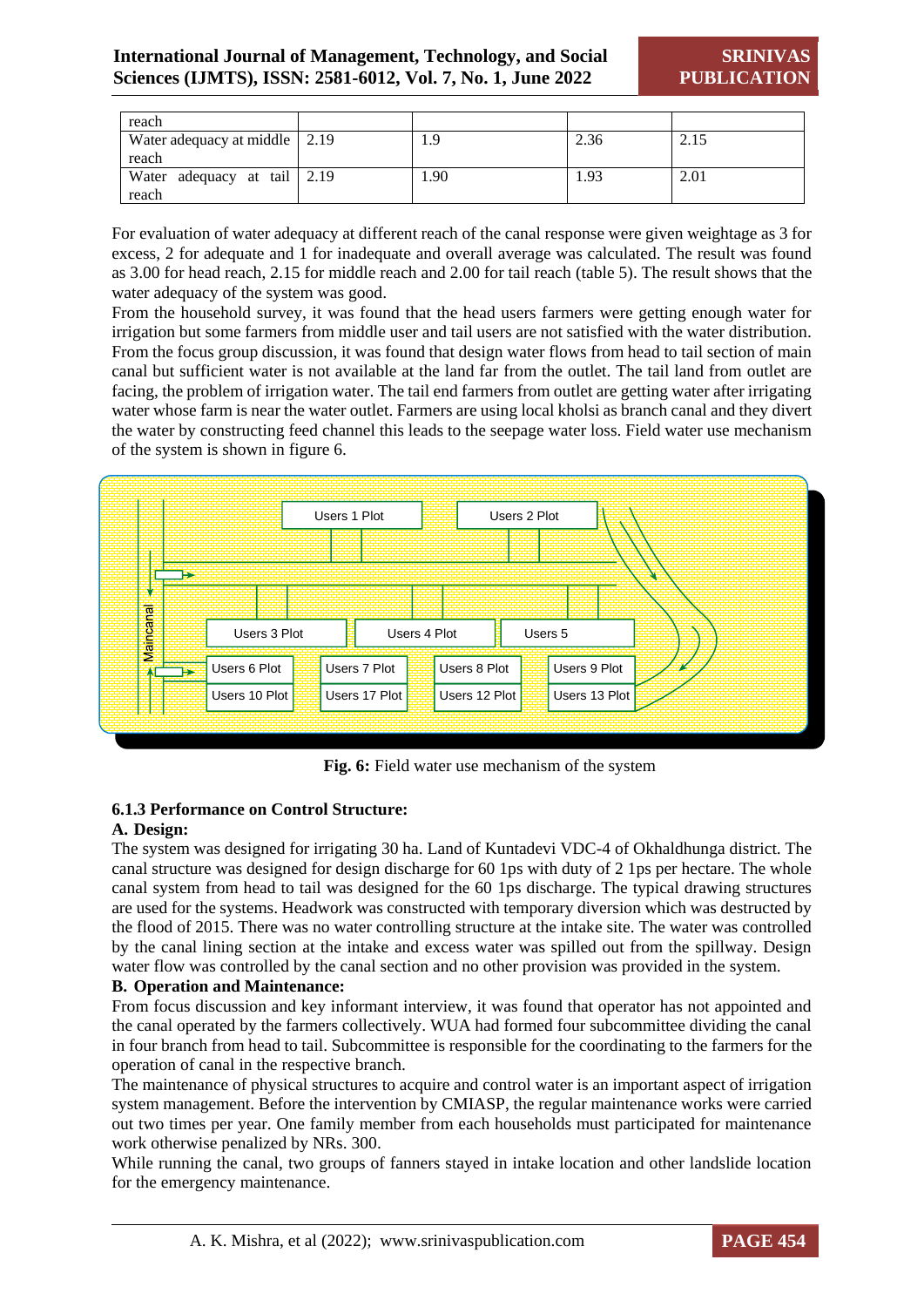After the project, regular maintenance works are carried out on two times per year by the end of Jesth and by the end of Kartik. Main canals are cleaned of debris and mud and temporary headwork is repaired collectively during the regular maintenance. Problem of canal washout by landslide was solved by environmental protection work during project implementation. The flood washed out the temporary intake constructed by the CMIASP. Those farmers whose turn for the irrigation water use is responsible for the emergency type of maintenance at that time.

The Coordinator of the each group is responsible for organizing the operation and maintenance of the canal in respective branch. WUA committee determined the scope of the work and coordinate with farmers through coordinator of subcommittee. It is necessary to participate each household member during the regular maintenance. WUA decided to fine by NRs. 500 on absenteeism of household member during the regular maintenance.

To find out the farmers view in terms of operation and maintenance of the system individuals are asked about the maintenance of the irrigation system (table 6). For the frequency of maintenance per year, all the respondent said twice in year. All the respondents said that they contribute labor to the maintenance of the irrigation system. 16% (8 Nos.) of the respondent evaluated the maintenance as very good\_ 68% (34 Nos.) evaluated as good and 16 % (8 Nos.) evaluated as poor. For the causes of poor maintenance, out of eight, 25% (2 nos.) said due to the poor coordination of maintenance activities, 37.5% (3 nos.) said due to unwillingness of some members to make labor contribution and 37.5% (3 nos.) said as siltation problem in canal.

|             | How do you evaluate the<br>maintenance of scheme? | <b>Head</b> | <b>Middle Users</b> Tail Users<br>Users $N = N = 20$ | $N = 14$       | <b>Total</b><br><b>Respondents</b> | <b>Percent</b> |
|-------------|---------------------------------------------------|-------------|------------------------------------------------------|----------------|------------------------------------|----------------|
|             |                                                   | 16          |                                                      |                |                                    |                |
|             | Very Good                                         | 6           | 2                                                    | $\Omega$       | 8                                  | 16.00          |
|             | Good                                              | 10          | 14                                                   | 10             | 34                                 | 68/00          |
| Respondent  | Poor                                              | $\Omega$    | $\overline{4}$                                       | $\overline{4}$ | 8                                  | 16.00          |
|             | Total                                             | 16          | 20                                                   | 14             | 50                                 | 100.00         |
|             | What do you think are the                         | $N=0$       | $N=4$                                                | $N=4$          | <b>Total</b>                       | <b>Percent</b> |
|             | causes for poor maintenance?                      |             |                                                      |                | <b>Respondent</b>                  |                |
|             | Poor coordination of                              | $\Omega$    | 2                                                    | $\Omega$       | 2                                  | 25.00          |
|             | maintenance activities                            |             |                                                      |                |                                    |                |
|             | by WUA                                            |             |                                                      |                |                                    |                |
|             | Unwillingness of some                             | $\Omega$    | $\overline{2}$                                       |                | 3                                  | 37.50          |
|             | members to<br>make                                |             |                                                      |                |                                    |                |
|             | labour contribution                               |             |                                                      |                |                                    |                |
| Respondents | Siltation                                         | $\Omega$    |                                                      | 3              | 3                                  | 37.50          |
|             | Total                                             | 9           | $\overline{4}$                                       | $\overline{4}$ | 8                                  | 100            |

**Table 6:** Maintenance evaluation of the project

For the operation and maintenance quality of the project, 54% (27 Nos.) said that the operation and maintenance capacity is constant after the project while 32% (16 Nos.) said improved, 10% (5 Nos.) said no idea and 4%, (2 Nos.) said decrease than before the project. Operation and maintenance capacity was increased but still did not meet the farmer's expectation. Farmers needed an operator for operation of the canal. This seems that more trainings required to increase the operation and maintenance capacity. For the satisfaction of mobilization of WUA in maintaining and improving the irrigation facility, 56 % (28 Nos.) said satisfied, 26% (13 -Nos.) highly satisfied and 18% (9 Nos.) dissatisfied (table 7).

|               | wore i'l cambrachon of operation and manuchance dually |       |                                     |       |                    |               |
|---------------|--------------------------------------------------------|-------|-------------------------------------|-------|--------------------|---------------|
|               | Capacity of Operation or Head                          |       | Middle Users   Tail Users N   Total |       |                    | <b>Percen</b> |
|               | <b>Maintenance quality improved</b> Users $N = N = 20$ |       |                                     | $=14$ | <b>Respondents</b> |               |
| after project |                                                        | 16    |                                     |       |                    |               |
|               | Improved                                               |       |                                     |       | 16                 | 32.00         |
|               | <b>Good Constant</b>                                   |       | 10                                  |       | 27                 | 54.00         |
|               | Poor Decrease                                          |       |                                     |       |                    | 4.00          |
| Respondents   | No Idea                                                |       |                                     |       |                    | 10.00         |
|               | Total                                                  | 16    | 20                                  | 14    | 50                 | 100           |
| Are<br>vou    | satisfied<br>with<br>the                               | $N=0$ | $N=4$                               | $N=4$ | Total              | Percent       |

**Table 7:** Satisfaction of operation and maintenance quality

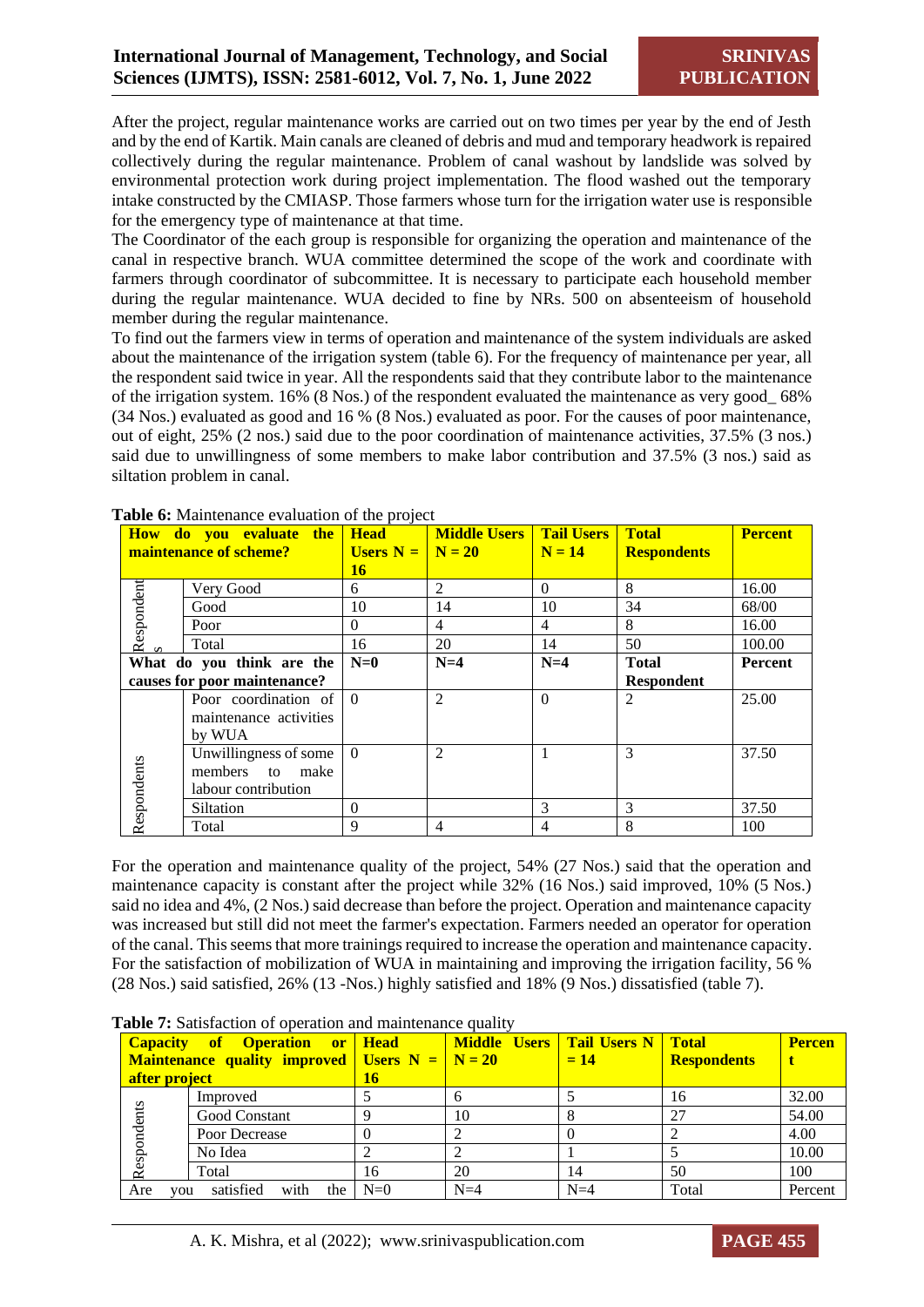| mobilization         | in<br><b>WUA</b><br>of |    |    |   | Respondent |        |
|----------------------|------------------------|----|----|---|------------|--------|
| maintaining          | and<br>improving       |    |    |   |            |        |
| irrigation facility? |                        |    |    |   |            |        |
|                      | Highly satisfied       |    |    |   |            | 26.00  |
|                      | Satisfied              |    |    |   | 28         | 56.00  |
|                      | Dissatisfied           |    |    |   |            | 18.00  |
| Respondent<br>s      | Total                  | 16 | 20 | 4 | 50         | 100.00 |

*Source: Field survey 2016*

For finding out overall response level of the system, the response was given weightage as: 3.00 for Improve, and highly satisfied, 2.00 for good, constant and satisfied, 1.00 for poor, decrease and dissatisfied and 0.00 for no idea and overall average response.

| Table 8: Performance on Organizational Management Activities A. Resource Mobilization |  |
|---------------------------------------------------------------------------------------|--|

| <b>Description</b>                                                                                             | $N = 16$ | <b>Head Users   Middle Users   Tail Users N   Percent</b><br>$N = 20$ | $= 14$ |      |
|----------------------------------------------------------------------------------------------------------------|----------|-----------------------------------------------------------------------|--------|------|
| How do you evaluate the maintenance of the $\vert$ 2.37<br>scheme?                                             |          | 1.9                                                                   | 1.71   | 1.99 |
| Capacity of operation or maintenance quality $\vert 2.06 \rangle$<br>improved after project                    |          |                                                                       | 2.21   | 2.09 |
| Are you satisfied with the mobilization of WUA 2.44<br>in maintaining and improving of irrigation<br>facility? |          | 1.9                                                                   | 1.93   | 2.09 |

Resource mobilization is one of the major activities of the WUA. Resource mobilization based on equality is important Cash, kind or labors are to be recorded properly. It should be transparent and account is open to all members of the system for inspection (table 8). The possible source of income of WUA are membership fee, irrigation service fee, penalties and other charges received from members, donations received from different organization and persons and loans received by WUA from various financial resources.

From the key informant interview, it was revealed that the WUA did not have any provisions for collections of irrigation service fee. There was the provisions of penalties and other charges for breaching of canal operation rules and regulation. But no one was penalized for breaching the rules and regulation. WUA annually present the income and expenditure in formal mass meeting and auditing of WUA account.

From the focused group discussion and the key informant interview of IDD, Okhaldhunga it was revealed that the WUA still do not claim the upfront cash deposited during the submission of project request form and retention money. The respondents were asked how did they contribute in this project and 100% said that they contribute labor and the contribution is equally for all users. WUA meetings fix the equal number of days for every households and every households contribute one labor per household.

|             | eabhe 7. Kesburee mobilization and familiers attitudes towards ist "and benames" |                      |               |                   |                    |                |  |
|-------------|----------------------------------------------------------------------------------|----------------------|---------------|-------------------|--------------------|----------------|--|
|             | <b>How did you contribute in this project</b>                                    |                      |               |                   |                    | <b>Percent</b> |  |
|             | Cash                                                                             |                      |               |                   | $\theta$           | 0.00           |  |
|             | Labor                                                                            |                      |               |                   | 50                 | 100.00         |  |
| Respondents | Land                                                                             |                      |               |                   | $\theta$           | 0.00           |  |
|             | <b>Others</b>                                                                    | $\Omega$             | 0.00          |                   |                    |                |  |
|             | Total                                                                            |                      |               | 50                | 100.00             |                |  |
| What        | the<br>farmers<br>is                                                             | <b>Head</b><br>users | <b>Middle</b> | <b>Tail Users</b> | <b>Total</b>       | <b>Percent</b> |  |
|             | attitudes toward the ISF                                                         | $N=16$               | Users $N=20$  | $N=14$            | <b>Respondents</b> |                |  |
|             | and penalties?                                                                   |                      |               |                   |                    |                |  |
|             | Positive                                                                         | 5                    | 10            |                   | 22                 | 44.00          |  |
|             | Negative                                                                         | 5                    | 3             |                   | 9                  | 18.00          |  |
|             |                                                                                  |                      |               |                   |                    |                |  |
|             | No Idea                                                                          | 6                    |               | 6                 | 19                 | 38.00          |  |

**Table 9:** Resource mobilization and farmers attitudes towards ISF and penalties

About the farmers attitudes toward the ISF and penalties, only 18% said that they have the negative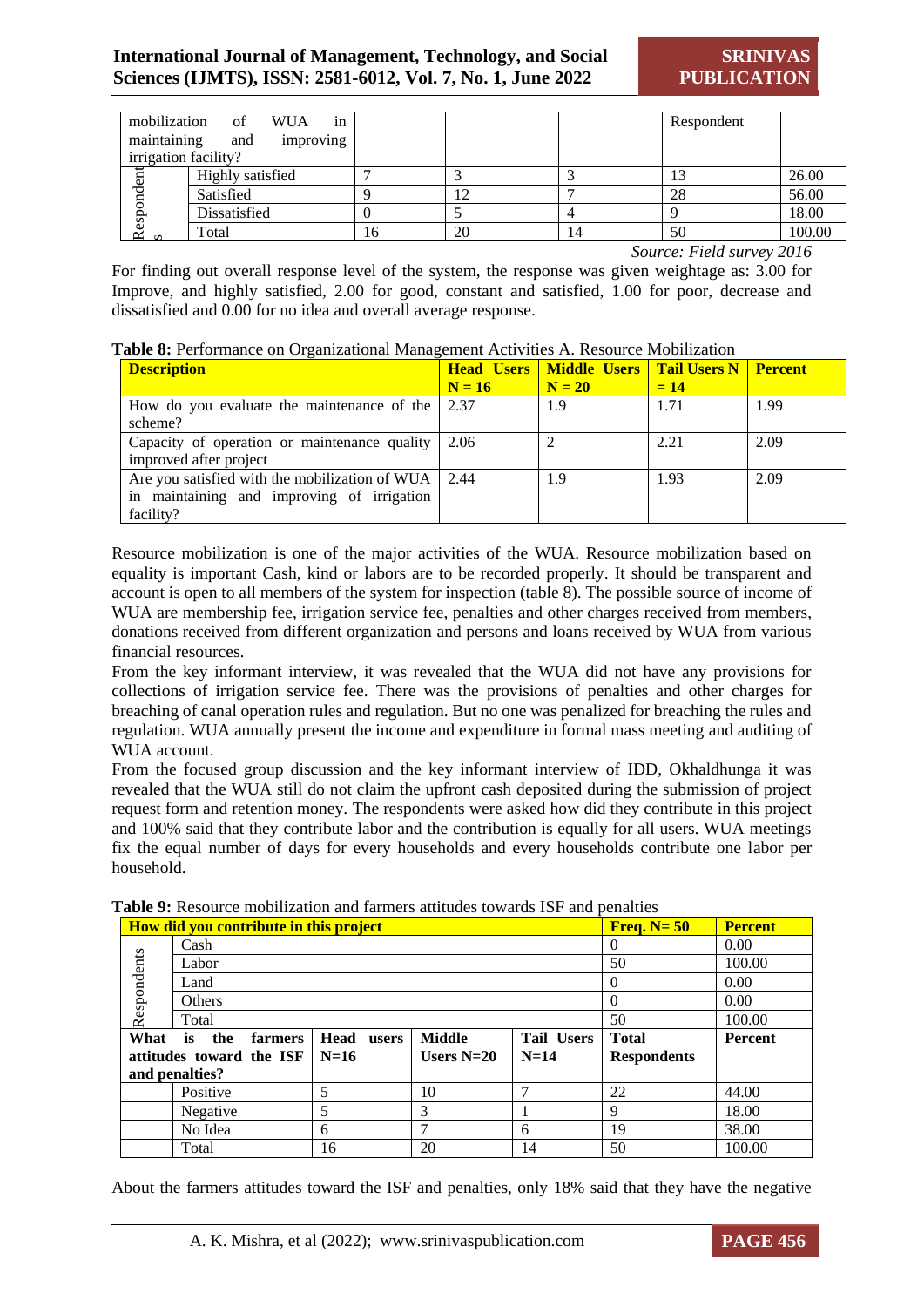attitude about the ISF and penalties and 44% respondents said that the penalties and ISF collection is positive and 38% were neutral and said that they have no idea. From focus group discussion, it was found that fanners have lack of awareness about the resource generation for financial sustainability. Farmers said that if the ISF and penalties improve the operation and maintenance of the system. They are ready to pay ISF and penalties. Result shows that majority of the negative attitude toward ISF are coming from head user farmers. Head reach farmers said that they got adequate water before project so they don't want to pay ISF (table 9).

## **B. Conflict Management:**

From focus group discussion and key informant, it was found that conflicts arising from water allocation and distribution are a common phenomenon among irrigators within and between groups.

| decreased? | <b>After the project, the Head users Middle</b><br>conflicts are increased or $\sqrt{\phantom{a}}$ N=16 |    | Users N=20 $\mid$ N=14 | Tail Users   Total | <b>Respondents</b> | <b>Percent</b> |
|------------|---------------------------------------------------------------------------------------------------------|----|------------------------|--------------------|--------------------|----------------|
|            | Increase                                                                                                |    |                        |                    |                    | 10.00          |
|            | No change                                                                                               |    |                        |                    |                    | 26.00          |
| Respondent | Decrease                                                                                                |    |                        |                    | 32                 | 64.00          |
|            | Total                                                                                                   | 16 | 20                     | 14                 | 50                 | 100.00         |

Table 10: Conflict over Irrigation Water After the projects

The overall response level on farmers response to the trend of conflict over irrigation water was calculated by giving weightage on response to 1.00 for increase, 2.00 No change and 3.00 for decrease. The result is shown in table 4-20. The overall response level was found as 2.52 which shows that overall response level was slightly increased. From key informant interview and the focus group discussion, it was found that the reason of conflict management improve was due to the training conducted by the IDD, Okhaldhunga and the ISPM consultant on the issue of conflict management (Table 10).

For the presence of conflict arising from distribution and allocation of irrigation water. They mentioned water scarcity, water theft and improper water distribution by WUA as the prominent factors for water conflict 45% (9 Nos.) of the beneficiaries reported that the conflicts were arise due to the improper water distribution by WUA whereas 30% (6 Nos.) said water theft was also another factors for water dispute within groups and only 15% (3 Nos.) said that water scarcity was the cause of the conflicts. Key informants also expressed that lack of enforcement of bylaws for water allocation has also been one of the most important constraints that led to unnecessary water disputes.

The survey shows that the maximum number of beneficiary farmers 64% (32 Nos.) said that the conflicts are solved by the WUA, 24% (12 Nos.) responded as the conflicts are solved by the elderly mediation and rest 12% (6 Nos.) said that mass meetings solve the conflicts. For the WUA\_ performance over conflicts, a significant number of beneficiary farmers 74% (37 Nos.) responded that the water committee takes immediate actions on cases to resolve conflicts when they arose,14% (7 Nos.) said that the water committee suspended cases and rest 12% (6 Nos.) said that the WUA committee members do not give right decision on time.

From the key informant interview and focused group discussion, it was found that the emergency types of disputes were solved in time and simple types of disputes kept in suspension and took no action. The view of WUA members about the simple types of disputes was such simple type of dispute settles on time itself.

From the survey, it is revealed that the conflict management of the project has been improved after the project construction. Majority of respondents 70% (35 Nos.) said that conflict management has been improved in the irrigation system, 16% (8 Nos.) said that the conflict management has not been improved and rest 14% (7 Nos.) said that they have no idea.

From the household survey it was found that middle user fanners and the tail user farmers were facing more conflicts than head user farmers. And from focused group discussion it was found that the disputes arises about the use of water and some disputes arises about the water theft. The fatwers of having. land far from outlet had blamed that the farmers having land nearer the outlet theft the water. In conflict resolution process, simple conflicts were resolved by the elderly mediation in the field and in the case of critical conflict, farmers complained in the WI\_JA, WUA called a meeting and WUA resolve conflict. If the decision was not satisfied by the any party then a mass meeting was conducted for the conflict resolution. Result shows that the conflict management of the system had been increased and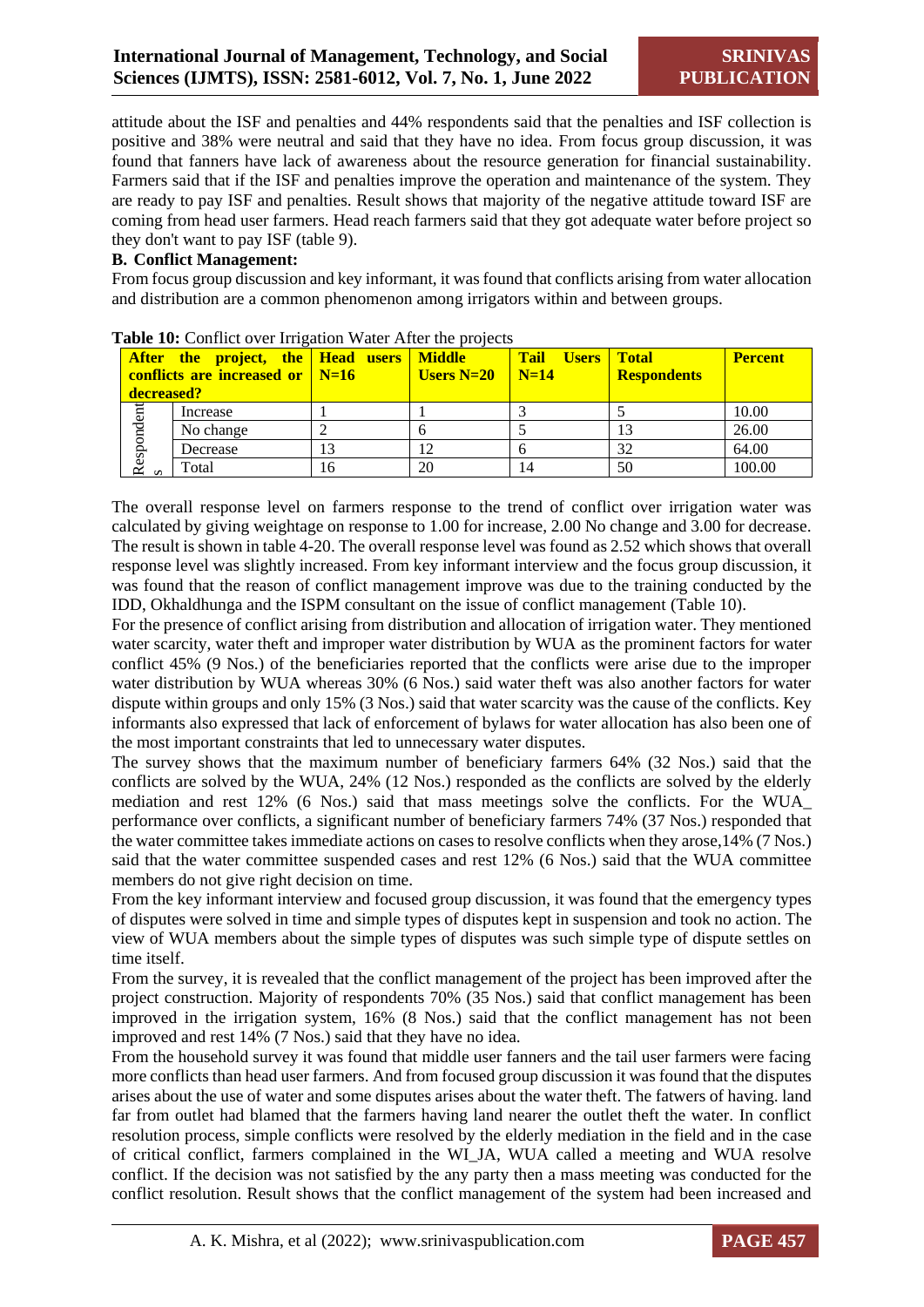this was due to the training provided by the IDD, Okhaldhunga.

#### **C. Communication and Decision Making:**

From the Key informant interview with WUA member and focus group discussion with farmers, it was found that the WUA committee decided the distribution system, Operation and maintenance date and norms and the decision was communicated through the subcommittee members.

#### **Table 11:** Communication Procedure

| Does the WUA communicate the water        |                                           | <b>Head</b>    | <b>Middle</b>          | <b>Tail</b>    | <b>Total</b>       | <b>Percent</b> |
|-------------------------------------------|-------------------------------------------|----------------|------------------------|----------------|--------------------|----------------|
|                                           | delivery schedule properly?               | <b>users</b>   | <b>Users</b><br>$N=20$ | <b>Users</b>   | <b>Respondents</b> |                |
|                                           |                                           | $N=16$         |                        | $N=14$         |                    |                |
|                                           | Yes                                       | 11             | 14                     | 8              | 33                 | 66.00          |
|                                           | N <sub>0</sub>                            | 5              | 6                      | 6              | 17                 | 34.00          |
|                                           | Total                                     | 16             | 20                     | 14             | 50                 | 100.00         |
| Respondent                                |                                           |                |                        |                |                    |                |
| Do you feel that communication process of |                                           | $N=16$         | $N=20$                 | $N=14$         | <b>Total</b>       | Percent        |
|                                           | WUA becomes more effective after project? |                |                        |                |                    |                |
|                                           | Excellent                                 | 5              | $\overline{2}$         | $\overline{2}$ | 9                  | 18.00          |
|                                           |                                           |                |                        |                |                    |                |
|                                           | Satisfactory                              | 7              | 11                     | 6              | 24                 | 48.00          |
|                                           |                                           |                |                        |                |                    |                |
|                                           | Poor                                      | $\overline{4}$ | $\overline{7}$         | 6              | 17                 | 34.00          |
|                                           |                                           |                |                        |                |                    |                |
|                                           | Total                                     | 16             | 20                     | 14             | 50                 | 100.00         |
| Respondents                               |                                           |                |                        |                |                    |                |

For the effective communication, it was asked does the WUA communicate the water delivery schedule properly. 66% (33 Nos.) said yes and 34% (17 Nos.) said WUA does not communicate effectively (table 11-12).

| Table 12: Response on effectiveness in decision making procedure |  |  |  |  |  |
|------------------------------------------------------------------|--|--|--|--|--|
|------------------------------------------------------------------|--|--|--|--|--|

|             | Do you feel that decision making process of<br>WUA becomes more effective after project? | <b>Head</b><br>users<br>$N=16$ | <b>Middle</b><br><b>Users</b><br>$N=20$ | <b>Tail</b><br><b>Users</b><br>$N=14$ | <b>Total</b><br><b>Respondents</b> | <b>Percent</b> |
|-------------|------------------------------------------------------------------------------------------|--------------------------------|-----------------------------------------|---------------------------------------|------------------------------------|----------------|
|             | Excellent                                                                                | 5                              | 10                                      | 7                                     | 22                                 | 44.00          |
|             | Satisfactory                                                                             |                                | 3                                       |                                       | 9                                  | 18.00          |
| Respondents | Poor                                                                                     | $\overline{4}$                 | ⇁                                       | 6                                     | 19                                 | 38.00          |
|             | Total                                                                                    | 16                             | 20                                      | 14                                    | 50                                 | 100.00         |

**Table 13:** Overall response on effectiveness in decision-making and communication

| <b>Description</b>                                                                                             | <b>Head users N=16</b> Middle Users | $N=20$ | <b>Tail Users</b><br>$N=14$ | <b>Overall</b><br><b>Response</b> |
|----------------------------------------------------------------------------------------------------------------|-------------------------------------|--------|-----------------------------|-----------------------------------|
| Do you feel that decision making $\vert$ 1.94<br>process of WUA becomes more<br>effective after project?       |                                     | 2.15   | 2.07                        | 2.05                              |
| Do you feel that communication $\vert 2.06 \rangle$<br>process of WUA becomes more<br>effective after project? |                                     | 1.75   | 1.71                        | 1.94                              |

From the above table 13, it was shown that the overall response on decision making process was 2.07 which shows that decision making process is satisfactory level and communication process is slightly below satisfactory level.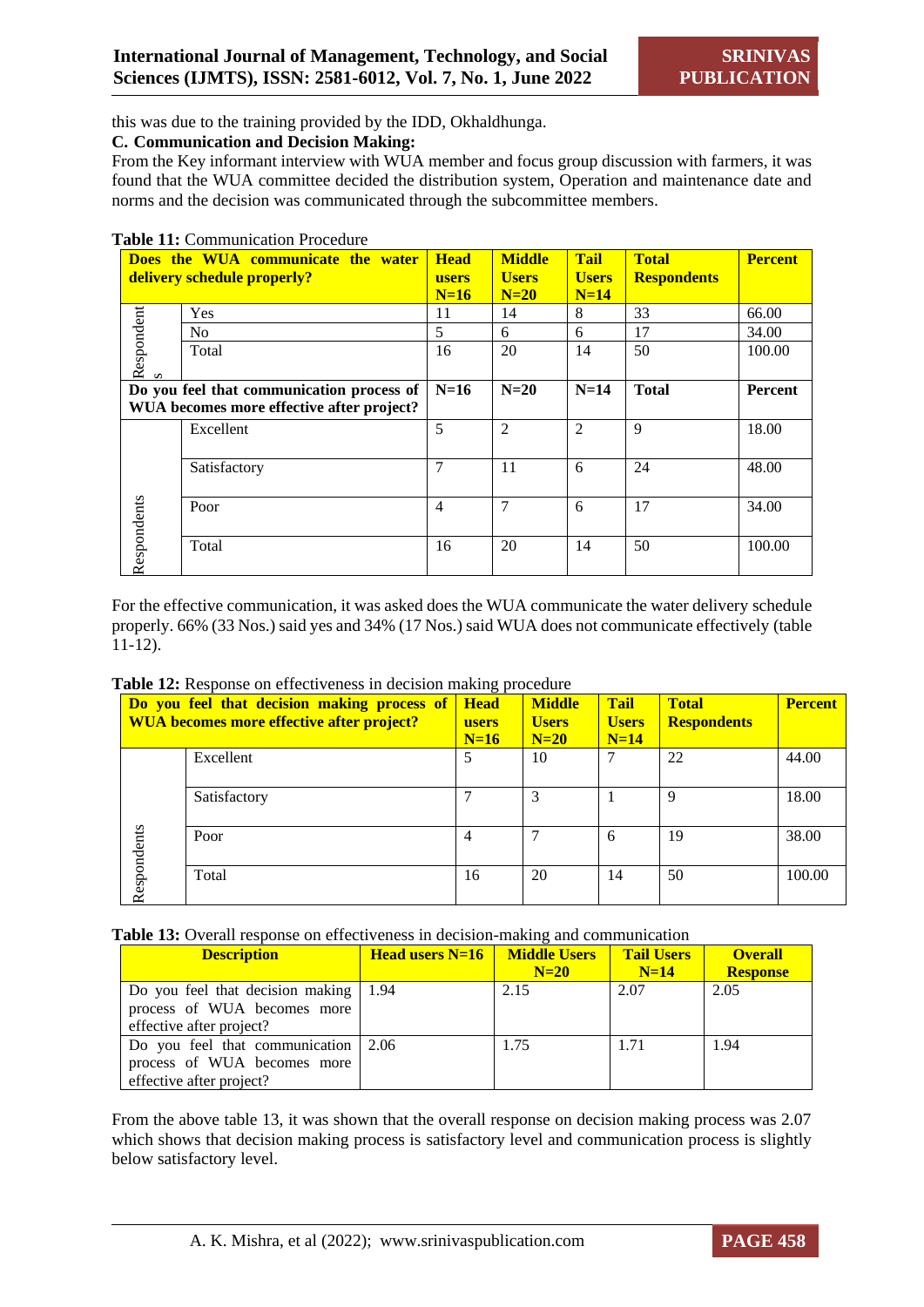#### **6.1.4 Training:**

From key informant interview to IDD, Okhaldhunga, WUA member and focused group discussion, farmers had received the training provided by IDD, Okhaldhunga. The IDD, Okhaldhunga had provided the training about the quality of construction, information about the irrigation structure, repair and maintenance of the system, account keeping and irrigation water management. The IDD, Okhaldhunga provided the training for four times and WUA had selected the persons from different households for each training so that at least one members of each households must participate the training.

The users were asked whether they had got any training or not and the majority of respondents 74% (37 nos.) said that they received the training that was provided by the IDD, Okhaldhunga. For the evaluation of effectiveness of the training, the out of 37, 16 nos. (43.24%) said that the training was effective and 56.76% (21 nos.) said ineffective. Training was effective in terms of managing the resource during construction of the project, it was effective in quality construction and giving the knowledge about the irrigation structure in the system and their function. And the 100% respondents said that they need further training about the improved agricultural practices, use of inputs for increased production, commercial farming.

#### **6.2 Effect of Irrigation Project:**

#### **6.2.1 Cropping pattern and intensity before and after the project:**

#### **(i) Before the project:**

Before the projects, crops were grown in three seasons — monsoon, winter and spring. The major crops grown in the command area are Paddy. Wheat & maize. The other crops include Potato & Vegetable. The cropping pattern of the project before project is shown in table 14.

The table shows that the main crops in monsoon season was monsoon paddy. 97% (29.1 ha) of the land was covered by monsoon paddy and only 3% (0.9 ha) of irrigated land was covered by the vegetables. During winter season, farmers were willing to grow wheat and potato. 35% (10.5 ha) of the total land covered by wheat during winter season. Some part of land about 5% (1.5 ha) was covered by potato and very few 3% of land was used for growing vegetables in the project area. In winter season 17.1 ha remained as a bare land. In spring season, only 20% (6 ha) land was used and only maize was grown in the land.

| $\cdot$ rr $\sim$ or<br><b>Season</b> | <b>Crop</b>   | <b>Net Command Area (30ha)</b> |         | <b>Irrigates</b>         |
|---------------------------------------|---------------|--------------------------------|---------|--------------------------|
| <b>Monsoons</b>                       |               | $\frac{0}{0}$                  | Ha      |                          |
|                                       | Monsoon Paddy | 97                             | 29.1    | Sub optimum              |
| $\overline{2}$                        | Vegetable     | 3                              | 0.9     | Sub optimum              |
| <b>Monsoons</b> Total                 |               | 100                            | 30      |                          |
| Winter                                |               |                                |         |                          |
|                                       | Wheat         | 35                             | 10.5    | Sub optimum              |
| $\overline{2}$                        | Potato        | 5                              | 1.5     | Sub optimum              |
| 3                                     | Vegetable     | 3                              | 0.9     | Sub optimum              |
| Winter Total                          |               | 43                             | 12.9    |                          |
| Spring                                |               |                                |         |                          |
|                                       | Maize         | 20                             | 6.0     | <b>Residual Moisture</b> |
| Spring Total                          |               | 20                             | 6.0     |                          |
| <b>Total Cropping Intensity</b>       |               | 163%                           | 48.9 Ha |                          |
|                                       |               |                                |         |                          |

#### **Table 14:** Cropping pattern and intensity before the project

*Source: IDD, Okhaldhunga SPPR report 2010*

#### **(ii) Cropping pattern and cropping intensity after the project:**

From the focused group discussion with the farmers and WUA members, the data about cropping pattern and the cropping intensity of the project was collected. The table 15 shows the cropping pattern and cropping intensity of the project after the project.

The table shows that there was no change in the monsoon-cropping pattern. The project did not change the trend of growing monsoon paddy during the monsoon season. Paddy was considered as the major crops so cropping pattern is same as before the project.

In winter season, the cropping pattern was not changed. Wheat remain as the major crops in winter.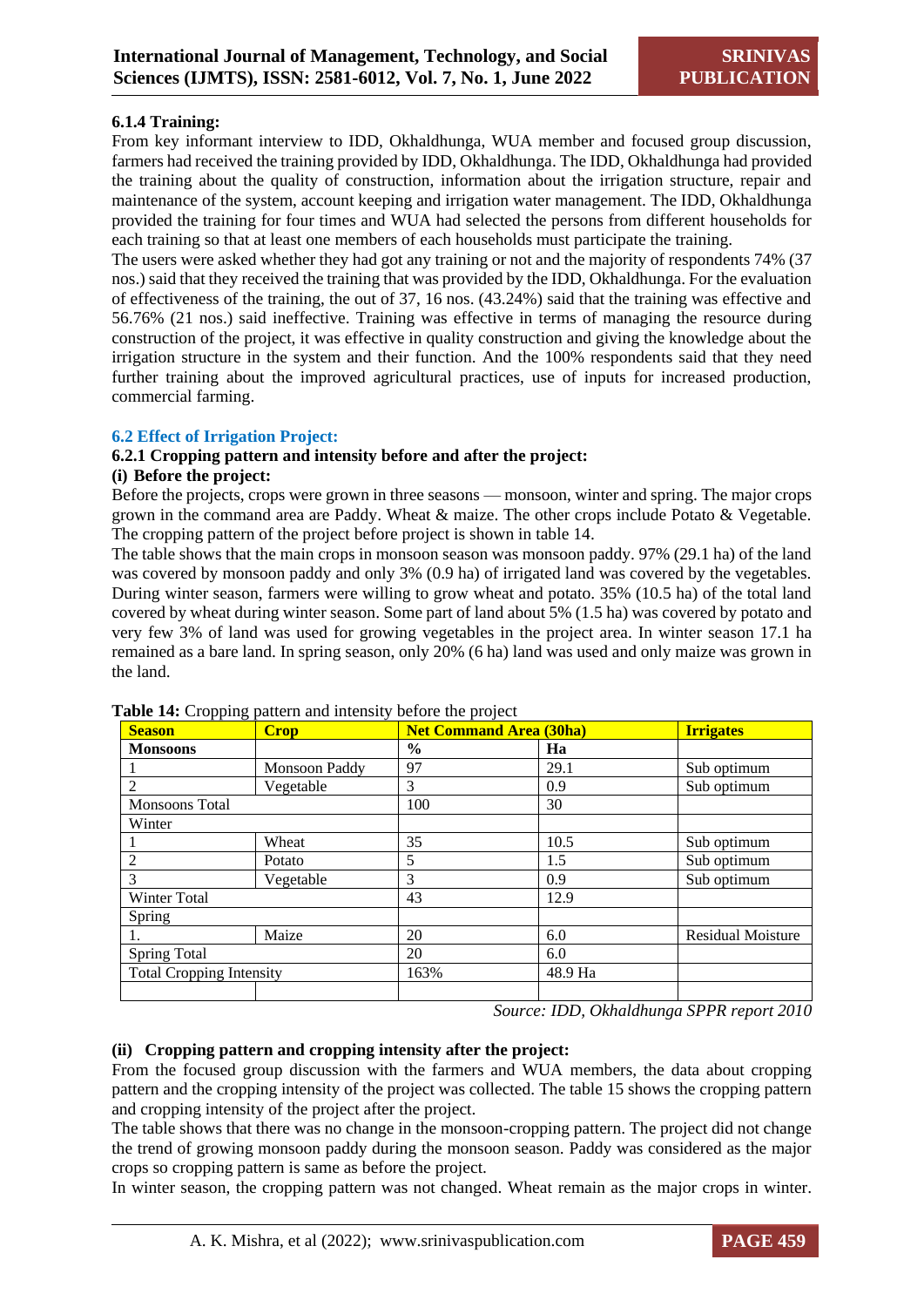After the project, some more farmers are interested in growing wheat. Data shows that 40% of land covered by wheat in winter season and followed by 5% land by vegetables and 5% land by potato. This shows that only some more area of land were using after project in the project area.

In spring season, maize grown in 20% of land and followed by 5% of land by vegetables. In spring season, vegetables are started to grown in the command area after the project. This shows that the cropping pattern was changed only in spring season.

| <b>Season</b>               | <b>Crop</b>                     | <b>Irrigation status Ha</b> |      | <b>Irrigation Status</b> |
|-----------------------------|---------------------------------|-----------------------------|------|--------------------------|
|                             |                                 | $\frac{0}{0}$               | HA   |                          |
|                             | Paddy Monsoon                   | 97                          | 29.1 | Optimal                  |
|                             | Vegetable                       | 3                           | 0.1  | Optimal                  |
| Monsoon Total               |                                 | 100                         | 30   |                          |
|                             | Wheat                           | 40                          | 12   | Optimal                  |
|                             | Vegetables                      | 5                           | 1.5  | Optimal                  |
| 3                           | Potato                          | 5                           | 1.5  | Optimal                  |
| Winter Total                |                                 | 50                          | 5    |                          |
|                             | Maize                           | 20                          | 6    | Optimal                  |
| $\mathcal{D}_{\mathcal{A}}$ | Vegetable                       | 3.33                        |      | Optimal                  |
| <b>Spring Total</b>         |                                 | 23.33                       | 7    |                          |
|                             | <b>Total Cropping Intensity</b> | 173.33                      | 52   |                          |

#### **Table 15:** Cropping pattern and intensity after the project

Before the project, the cropping intensity of the command area was 163% and after the project, it is slightly increases to 173.33% although the water was adequate. From the focus group discussion, it was revealed that the wild animal (like monkey) disturbed their farming. The wild animal destroyed most of the crops grown by the farmers. The labor problem of the command area is another problem for farming. Most of the young members of the households were moved to the city area of the country for their study. Therefore, the farmers were demotivated to practice the new crops in the command area. For the solution of wild animal farmers has to grow crops which does not destroy by the wild animals.

#### **Table 16:** Crop yield

| <b>Season</b>  | <b>Crop</b> | <b>Crop yield of subproject</b><br>area (kg/ha) | <b>District Av. Crop Yield</b><br>(kg/ha) |
|----------------|-------------|-------------------------------------------------|-------------------------------------------|
| Monson         |             |                                                 |                                           |
|                | Paddy       | 2500                                            | 2550                                      |
| $\overline{2}$ | Vegetable   | 13000                                           | 11719                                     |
| Winter         |             |                                                 |                                           |
|                | Wheat       | 1350                                            | 1254                                      |
| 2              | Potato      | 13000                                           | 11879                                     |
| 3              | Vegetables  | 12000                                           | 11719                                     |
| Spring         |             |                                                 |                                           |
|                | Maize       | 1650                                            | 1950                                      |

*Source: IDD, Okhaldhunga DDR report 2011*

Table (16) shows the crop yield of the command area before the project. The crop yield of the project area was same as average crop yield of the district. Yield of monsoon paddy of project area was slightly less than the average crop yield of the district whereas yield of vegetable was more than average crop yield of district. Yield of maize in project area was less than the average yield of the district.

Table 17: Crop yield after project

| <b>Season</b> | <b>Crop</b> | <b>Crop yield of subproject District Av. Crop Yield</b><br>area (kg/ha) | (kz/ha) |  |  |  |
|---------------|-------------|-------------------------------------------------------------------------|---------|--|--|--|
| Monson        |             |                                                                         |         |  |  |  |
|               | Paddy       | 2500                                                                    | 3000    |  |  |  |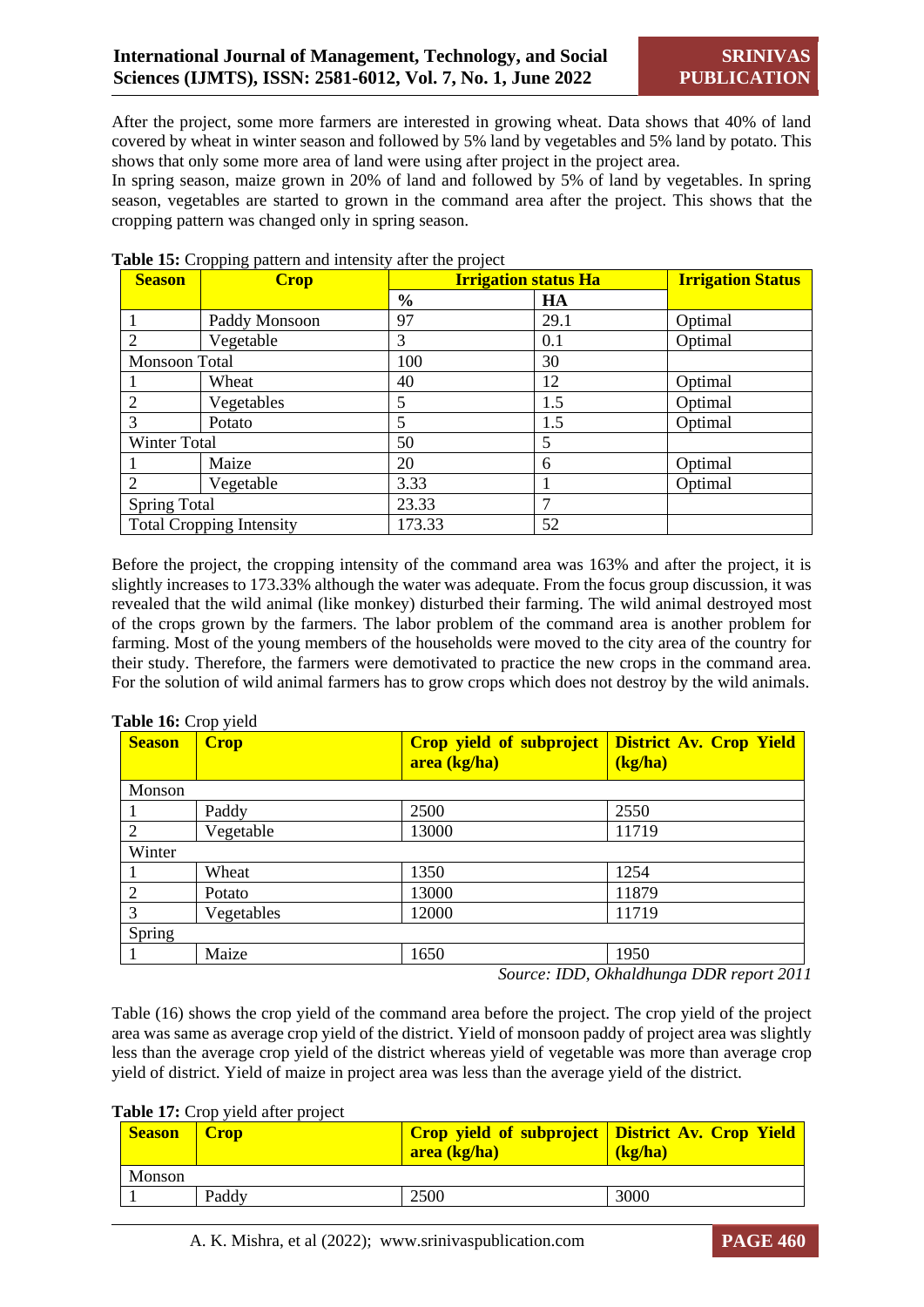|                | Vegetable  | 13000 | 15000 |  |  |
|----------------|------------|-------|-------|--|--|
| Winter         |            |       |       |  |  |
|                | Wheat      | 1400  | 1500  |  |  |
|                | Potato     | 15000 | 15000 |  |  |
|                | Vegetables | 13000 | 15000 |  |  |
| Spring         |            |       |       |  |  |
|                | Maize      | 2000  | 3000  |  |  |
| $\overline{2}$ | Vegetables | 13000 | 15000 |  |  |

Table 17 shows the crop yield of the project area after the project handover to the WUA. From the focus group discussion with the farmers and WUA member, it was found that the crop yield of the project area after the project does not change in the monsoon season due to there was no change in water availability and cropping method. The crop yield of winter and spring seasons were changed because water availability in the farm. Result shows that around 10% of the crop yield was increased as compared to crop yield of project area before the project.

#### **Credit facilities**

From focus group discussion, it was found that there was not any co-operative for the credit facilities. Farmers received the credit from neighbours. Farmers were not able to get services from microfinance for agricultural activities.

#### **Farming Practice**

From focus group discussion. it was found that farmers are involving in farming only for day to day survival. Farmers were not engaged in commercial farming. Excess product of vegetable and potatoes only goes in market for sell. Most farmers were used Compost and Chemical fertilizers as urea\_ DAP and Potash. The main problem of the farmers were unavailability of labor, youths have less interest in farming, lack of knowledge of commercial farming. and destruction of crop by wild animal like monkey.

#### **Livelihood Enhancement**

The livelihood approach is important in knowing how the benefits are distributed among farmers and its differential impact at the household level. In the project area, agriculture is the one of the major income generating source.

Respondents were asked to know their view about the livelihood enhancement and health condition of the farmers. About the general health condition of the people, 22 % (11 Nos.) said that the health condition is improved and majority of farmers 78% (39 Nos.) said that the health condition remains same. For the livelihood enhancement, 22% (11 Nos.) said that livelihood is enhanced after project and majority of the farmers 78% (39 Nos.) said that livelihood remains same.

Table 18 shows that tail users and middle users farmers said as improve health condition and livelihood. From focus group discussion, it was found that due to the increase in production of vegetables and potatoes in winter and spring season and from selling excess product, income of farmers has slightly increased but not satisfactory.

| Does general health condition of<br>people improved after project |           | <b>Head</b><br><b>users</b><br>$N=16$ | <b>Middle</b><br><b>Users</b><br>$N=20$ | <b>Tail</b><br><b>Users</b><br>$N=14$ | <b>Total</b><br><b>Respondents</b> | <b>Percent</b> |
|-------------------------------------------------------------------|-----------|---------------------------------------|-----------------------------------------|---------------------------------------|------------------------------------|----------------|
|                                                                   | Improved  | 0                                     | 4                                       |                                       | 11                                 | 22.00          |
|                                                                   | No Change | 16                                    | 16                                      | 7                                     | 39                                 | 78.00          |
| Respondents                                                       | Lower     |                                       |                                         |                                       | 0                                  | 0.00           |
|                                                                   | Total     | 16                                    | 20                                      | 14                                    | 50                                 | 100.00         |
| Livelihood enhancement of local                                   |           | <b>Head</b><br>users                  | <b>Middle</b>                           | Tail                                  | <b>Total</b>                       | <b>Percent</b> |
| people after project                                              |           | $N=16$                                | <b>Users</b><br>$N=20$                  | <b>Users</b><br>$N=14$                | <b>Respondents</b>                 |                |
| onden<br>Resp<br>$\mathbf{S}$                                     | Increase  | $\theta$                              | 4                                       | 7                                     | 11                                 | 22.00          |

#### **Table 18:** General health condition and livelihood enhancement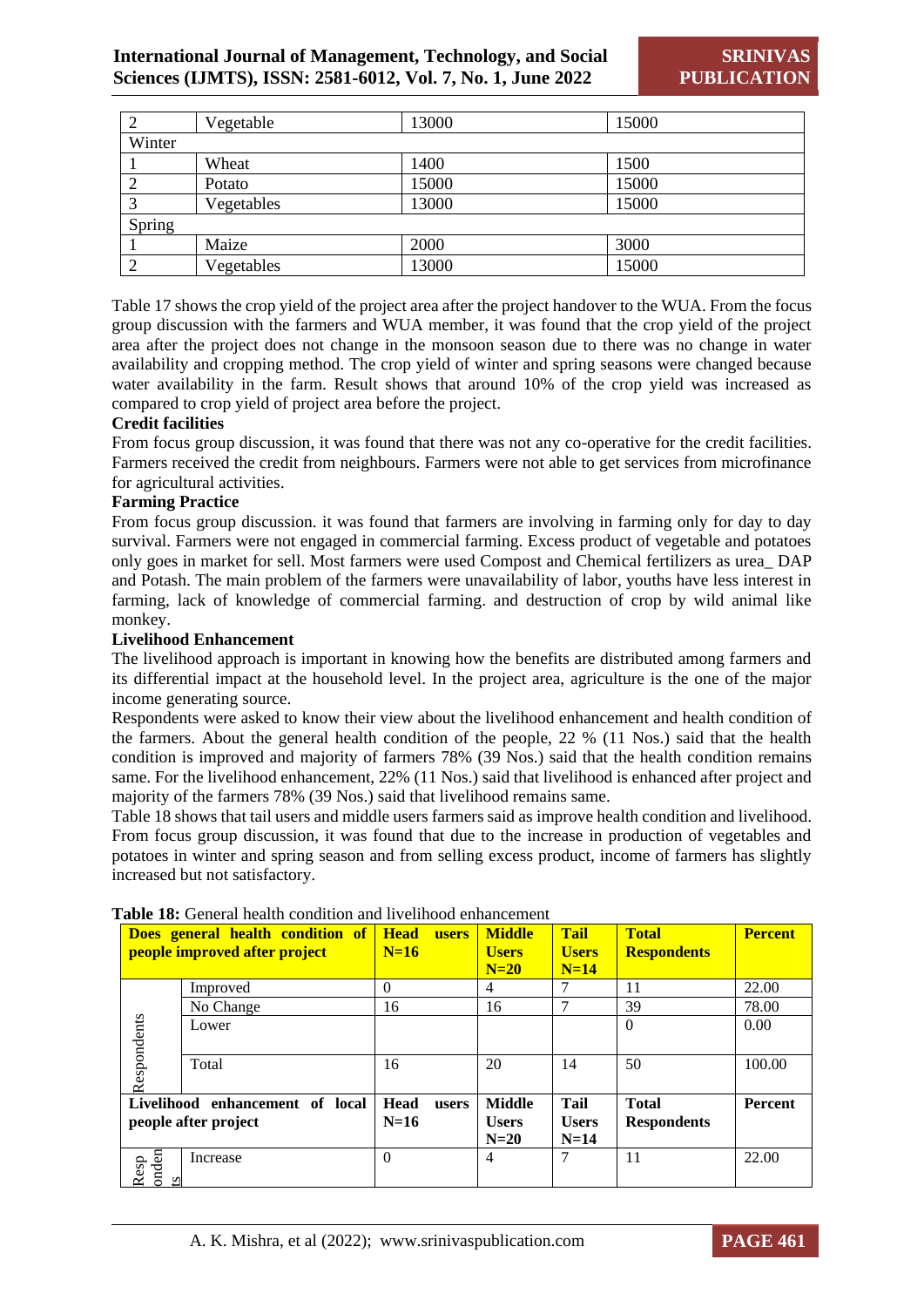**SRINIVAS PUBLICATION**

|  | Constant | 16 | 16 |    | 39 | 78.00  |
|--|----------|----|----|----|----|--------|
|  | Decrease |    | ν  | ν  | υ  | 0.00   |
|  | Total    | 16 | 20 | 14 | 50 | 100.00 |

From focus group discussion, it was found that due to the increase in production of vegetables and potatoes and from selling excess product sources of income of farmers has slightly increased but not satisfactory. Increase in remittance was another source of livelihood enhancement. Performance is all about managing constraints effectively during construction and operation to assure success [21 & 22].

#### **7. CONCLUSION :**

There is the problem of water diversion during monsoon season due to the washout of the temporary diversion. There is no any water control orifice and gravel trap at the intake. Problem of silt and sand deposit at the canal section is seen in the canal. Other structures were functioning well. WUA is registered and has legal status. WUA has formed the operation and maintenance sub-committee which is responsible for managing the labor for maintenance and operation of the canal as per rules in their respective reach of the canal. WUA is unable to prepare the operation and maintenance plan due to inadequate technical capacity, weak to manage financial resource, unable to keep the administrative record properly. WUA is effective in labor mobilization for operation and maintenance of the canal, decision making and conflict resolution, Making rules and regulation for water distribution and coordinating with farmers. The system has no major problem of water acquisition and water right to use the source of water. Allocation of the water for this system is primarily for irrigation use. Adequate water is available in the irrigation canal. Rotational irrigation distribution system ensures the equitable water in head to tail of the project area. Farmers of middle reach and tail reach having land far from outlets are facing the water distribution problems. Unauthorized canal outlets are penalized which reduces the water theft from canal. Operation and maintenance of the canal system is satisfactory. Collective operation and maintenance system is the beauty of this system. Periodic maintenance is done two times in a year by involvement of all farmer and and regular maintenance is done by the farmers who is facing the water problem. There is no operator for the operation of canal. Farmers of the irrigation system have lack of awareness about resource generation and mobilization for financial sustainability. WUA does not maintained any record of labor mobilization during operation and maintenance of the system. Conflicts in the system are decreasing and the conflict resolution capacity of WUA is increased. WUA decision making and information dissemination system is satisfactory.

Cropping pattern is not drastically changed after the canal in operation. During monsoon total command area is covered by monsoon paddy and very small percentage of land covered by vegetables. While in winter, the same crop is practiced as before the project implementation and no new crops are introduced. In spring, farmers are now interested in growing vegetables. The major crops are paddy, wheat, potato and vegetables. Cropping intensity is not changed significantly. Before the project, the cropping intensity was 163% and after the project, it is increased to 173.33% which does not meet the target as 197% set during the project development. This shows that farmers are not motivated fully by the irrigation system. Problem of wild animal like monkey is the main cause of farmers demotivation. Crop yield of the monsoon crop is remained same. This is due to sufficient irrigation facility existed in the project area in monsoon season before the project. While in winter and spring season, the yield of the project area is increased by around 10%. The increase in yield is only due to the availability of sufficient irrigation water in the project area during winter and spring season. This shows that farmers method of farming before and after the project remain same. The increase in yield is only due to the irrigation water.

#### **8. RECOMMENDATION :**

- WUA should change the need based type of water distribution system to rotational equitable irrigation schedule.
- There should be a system of water estimation at intake for crop planning.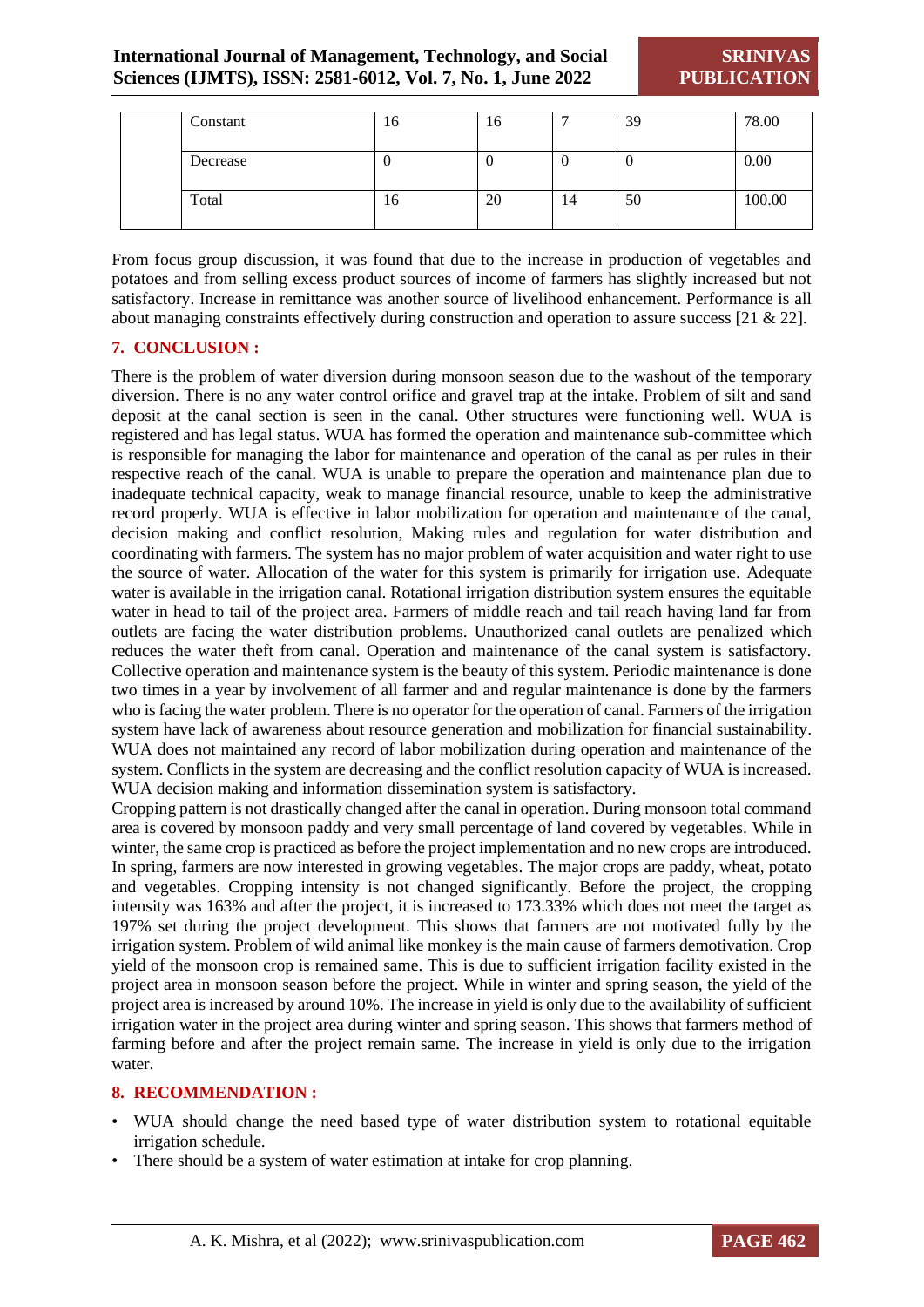• More trainings and more agricultural demonstrations for winter season crops and spring season crops are required.

#### **9. ACKNOWLEDGMENTS :**

The author feels thankful to graduate students of Madan Bhandari Memorial Academy Nepal, Urlabari 3, Morang, Nepal.

#### **REFERENCES :**

- [1] Mishra, A. K. (2022). Evaluate the Farmers' Participation for Irrigation Development in Nepal. *International Social Mentality and Researcher Thinkers Journal, 8*(57), 630-644. [Google](https://www.researchgate.net/profile/Anjay-Mishra/publication/359508647_Evaluate_the_Farmers)  [scholar](https://www.researchgate.net/profile/Anjay-Mishra/publication/359508647_Evaluate_the_Farmers) $\lambda$
- [2] Chaponnière, A., Marlet, S., Perret, S. R., Bouleau, G., & Zaïri, A. (2012). Methodological Pathways to Improvements of Evaluation Approaches: The Case of Irrigated Agriculture Performance Evaluation. *Journal of Multi-Disciplinary Evaluation, 8*(18), 47–57. Retrieved from [https://journals.sfu.ca/jmde/index.php/jmde\\_1/article/view/339.](https://journals.sfu.ca/jmde/index.php/jmde_1/article/view/339) [Google scholar](https://hal.archives-ouvertes.fr/hal-00764051/) $\lambda$ <sup>7</sup>
- [3] Uphoff, N. (1986). Improving International Irrigation Management with Farmer Participation: Getting the Process Right. Boulder. Westview Press.
- [4] Uphoff, N. (1988). Improving performance of irrigation bureaucracies: Suggestions for systematic analysis and agency reorientation. Irrigation Studies Group Working Paper, Cornell University, Ithaca, NY, USA.
- [5] Bos, M. G., (1997). Performance indicators for irrigation and drainage. Conference Papers h044141, International Water Management Institute.
- [6] Sharma, K. R, and Shukla, A. 1997. Participatory Irrigation Management in Nepal: A monograph on Evolution, Processes and Performance. Department of Irrigation (DOI).
- [7] Sharma, K. R. et al., (2004). A Review of Assistance to Farmer Managed Irrigation Systems. Irrigation Conditions, Vision and the Concept of Integrated Water Resource Management. Department of Irrigation (DOI).
- [8] ADB (2012). Learning Lessons: Participatory Irrigation Management. Asian Development Bank.
- [9] Ostrom, E. 1999. Social Capital: A Fad or a Fundamental Concept. In Social Capital: A Multifaceted Perspectives, ed. P. Dasgupta and I. Seraueldin. Washington, D.C, World Bank.
- [10] Ostrom, E. (2000). Collective Action and the Evolution of Social Norms. *The Journal of Economic Perspectives 14*(3), 137-158. [Google scholar](https://www.aeaweb.org/articles?id=10.1257/jep.14.3.137) $\overline{\mathcal{X}}$
- [11] Ostrom, E. (2005). Understanding institutional diversity. Princeton, N. J., Woodstock, Princeton University Press.
- [12] Ostrom, E., R. Gardner, et al. (1994). Rules, Games, and Common-pool Resources. Ann Arbor, University of Michigan Press.
- [13] Dahal, A. K., Mishra, A. K., & Aithal, P. S. (2022). Operation of Design Review in Small Irrigation Projects in Dang Valley of Nepal. *International Journal of Case Studies in Business, IT and Education (IJCSBE), 6(1), 139-157. [Google scholar](https://scholar.archive.org/work/zuyo5ecy2zfylfbujx65dz3vya/access/wayback/https:/srinivaspublication.com/journal/index.php/ijcsbe/article/download/1255/615/1468)* $\lambda$ <sup>7</sup>
- [14] Dahal, A. K., Mishra, A. K., & Aithal, P. S. (2022). Factors Affecting Design Review: A Case from Dang Valley, Nepal-Asia. *International journal of applied engineering and management letters (IJAEML), 6(1), 160–175. [https://doi.org/10.5281/zenodo.6350839.](https://doi.org/10.5281/zenodo.6350839) [Google scholar](https://scholar.archive.org/work/cp64vtvruvdxddz2l3t334sr7y/access/wayback/https:/srinivaspublication.com/journal/index.php/ijaeml/article/download/1275/623/1508)* $\lambda$ <sup>3</sup>
- [15] Mishra, A. K., & Dahal, A. K. (2022). Effects of Design Review of Selected Irrigation Projects from Dang Valley, Nepal-Asia. *African Journal of Applied Research. 8*(1) 39-62. [http://www.ajaronline.comhttp://doi.org/10.26437/ajar.03.2022.3.](http://www.ajaronline.comhttp/doi.org/10.26437/ajar.03.2022.3) [Google scholar](https://www.ajaronline.com/index.php/AJAR/article/view/443) $\lambda$ <sup>7</sup>
- [16] Barai. V. K. 2014, Irrigation Development and Management from Gender Equity and Social Inclusion Perspective: a reflection of LILI's approach. In (DOI) Department of Irrigation,